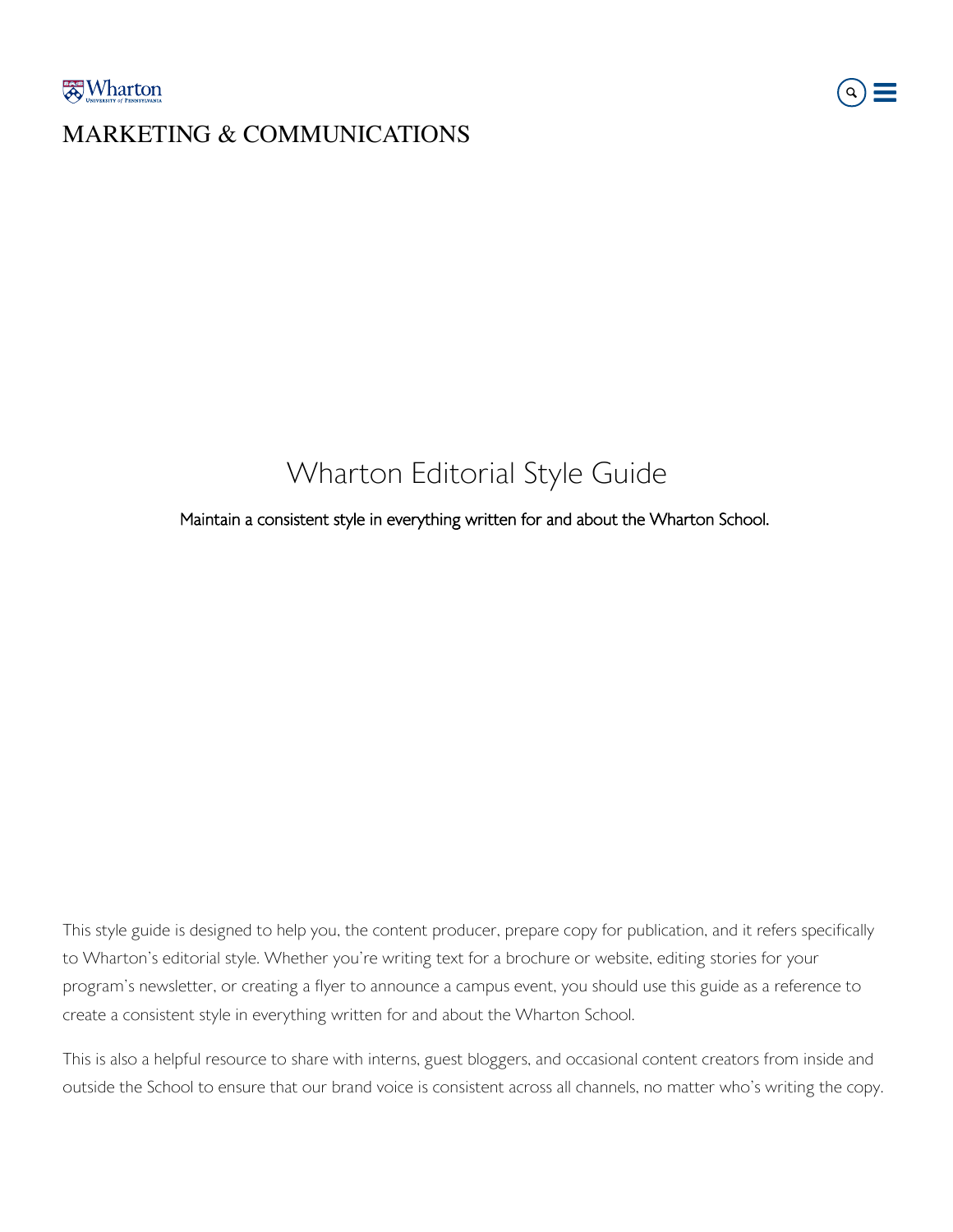# Writing Tips

The tone of all Wharton communications should convey the scale and reach of the School, reinforce its core values, and be mindful of Wharton's many stakeholders.

[Wharton's Identity Kit](https://app.frontify.com/d/EWFhKbT2J5mB/identity-kit) will help you to create this tone in your writing. In addition, here are a few quick tips to keep in mind:

- Incorporate Wharton values in your writing whenever possible. All of our communications tell a story about the School, and it is important that we all work together to communicate a consistent message.
- Make your writing accessible to a global audience and be sensitive to varied cultural perspectives. Thus, avoid using contractions (e.g., "can't" for "can not") or idiomatic expressions (e.g., "bottom line," "have it made," or "set up shop"). Additionally, add the U.S. country code, +1, to your phone number in email, letters, and other correspondence to similarly internationalize your communications: +1.215.898.1179 (phone), +1.215.386.4304 (fax).
- Write in a style that is formal but not stiff. Use active verbs wherever possible. For example, "The Wharton School attracts the world's best and brightest students," rather than, "The world's best and brightest students are attracted to the Wharton School."
- Choose simple and direct language (e.g., "use" rather than "utilize").
- Vary sentence length. A short sentence can add impact as well as "breathing room."
- Use language that suits the medium. For example, the web requires easily scanned copy with shorter sentences that use hyperlinks to provide more in-depth information.
- Consider the diversity among the School's alumni base and student body when selecting examples or quotations and be sure to include a variety of viewpoints.
- Proof and fact-check your work. Communications with errors convey an attitude of carelessness and incompetence.

### General Overview of Style

On most matters of style, follow [The Associated Press \(AP\) Stylebook.](https://www.apstylebook.com/) When the AP Stylebook does not address a specific question, refer to [The](http://www.chicagomanualofstyle.org/home.html) [Chicago Manual of Style, 1](http://www.chicagomanualofstyle.org/home.html)5th edition.

For questions of spelling, use the [Merriam-Webster Dictionary.](http://www.merriam-webster.com/) Use the first spelling listed. The rules described in this manual are intended for most publications and websites containing running text. Exceptions may be made for other types of promotional materials, such as invitations, event schedules and programs, course catalogs, calendars, and rosters.

### A

abbreviations and acronyms Use full title in first reference; use acronym in subsequent reference. (See also [Common Acronyms](#page-17-0) appendix.) Omit periods in the names of degrees, programs, and titles, including: PhD, MBA, MS, BA, BS, AMP, WCIT, CEO, COO, CFO, EVP, IPO, MD.

-

- Use unpunctuated postal abbreviations for states, but use U.S. and U.K.
- Use "noon," not "12:00 noon."

academic calendar terms Lowercase names of seasons unless part of a formal event name (e.g. the Spring Fling).

- Correct: The fall 2016 semester ends in December.
- Incorrect: The Fall 2016 semester ends in December.

academic departments Capitalize the formal names of departments, offices, programs, committees, and institutions when referring to those at Wharton; do not capitalize informal names and incomplete designations.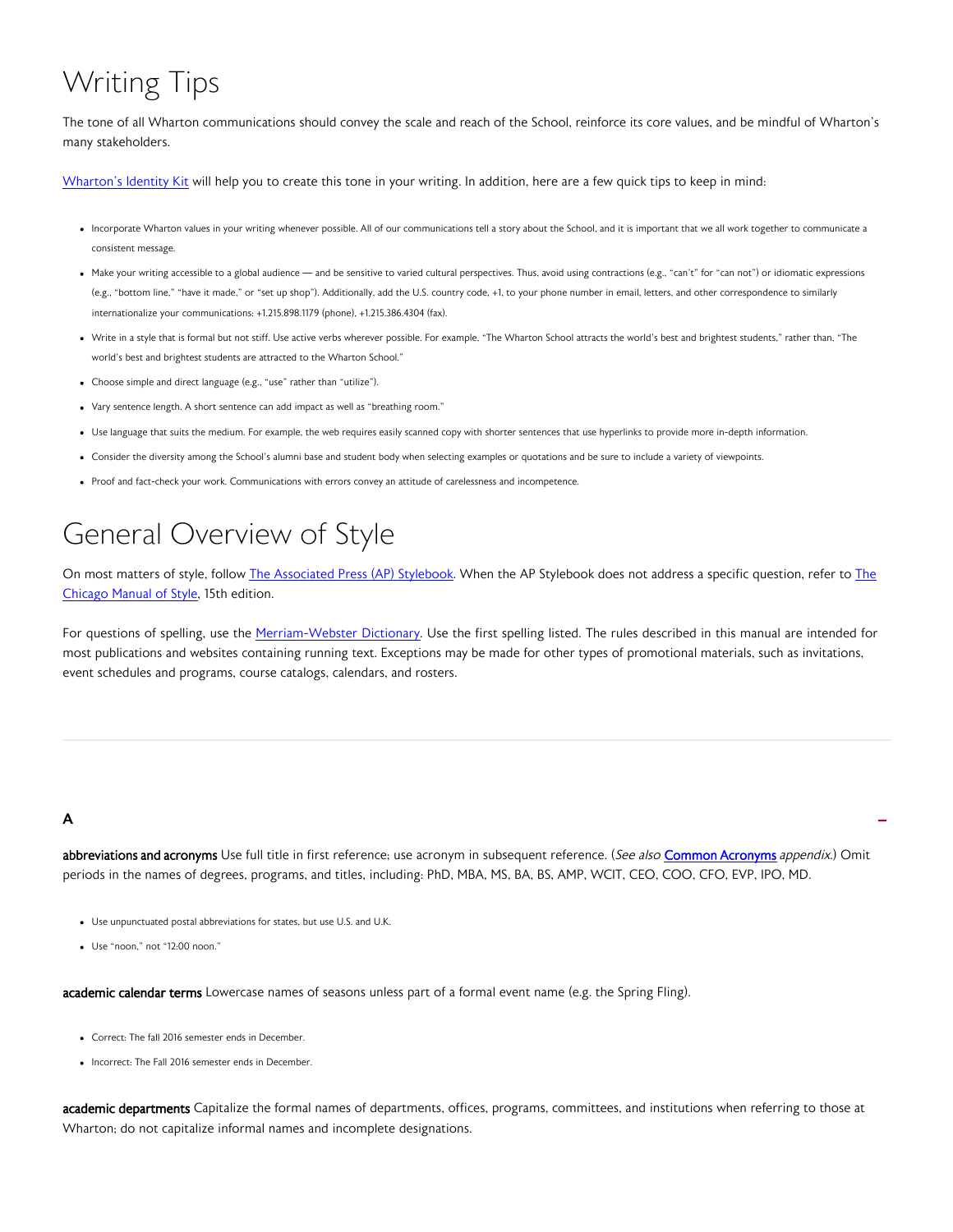- Correct: Department of Finance or Finance Department
- Incorrect: The Wharton School's department of finance

Do not capitalize the words offices, departments, programs, or committees when referring to more than one individual office or department.

Example: The professor sent a letter to the departments of finance, economics, and business administration.

#### See [Appendix](#page-17-0) for a full list of academic departments.

active/passive verbs Use active verbs instead of passive constructions: "Professor Smith teaches the class" instead of "This class is taught by Professor Smith." Whenever possible, avoid "is" as the main verb in a sentence in favor of a more dynamic or specific verb.

administration Do not capitalize "administration" within text, e.g., "The administration determined to eliminate breaks from the workday."

addresses Use the route abbreviations Ave., St., and Blvd. and the directional abbreviations W., E., S., and N. with numbered addresses.

Example: 1900 W. Jefferson St.

Spell out these route and direction descriptions when a numbered address is not used.

Example: West Jefferson Street

Exception: An actual published mailing address on a book or promotional piece is not abbreviated.

Example: Send completed form to The Wharton School, 3730 Walnut Street, Philadelphia, PA 19104.

Lowercase and spell out all route names when used without numbers and with more than one name.

Example: Chestnut and Walnut streets

Always use numerals for address numbers.

Example: 4 Oak Lane

Use words and capitalize First through Ninth when used as street names. Use numerals with a two-letter superscript for 10th and above.

Example: 7 Fifth Ave. 100 21st St.

Abbreviate state names when used alongside city names. Write out state names when used alone. Exceptions are made for invitations and other formal materials.

Example: He grew up in Baltimore, Md. He attended college in Maryland.

Use postal abbreviations when using a full address with ZIP code. Exceptions may be made for invitations and other formal materials. (See states entry for the full list of standard and postal abbreviations for state names.)

Example: Baltimore, MD 21212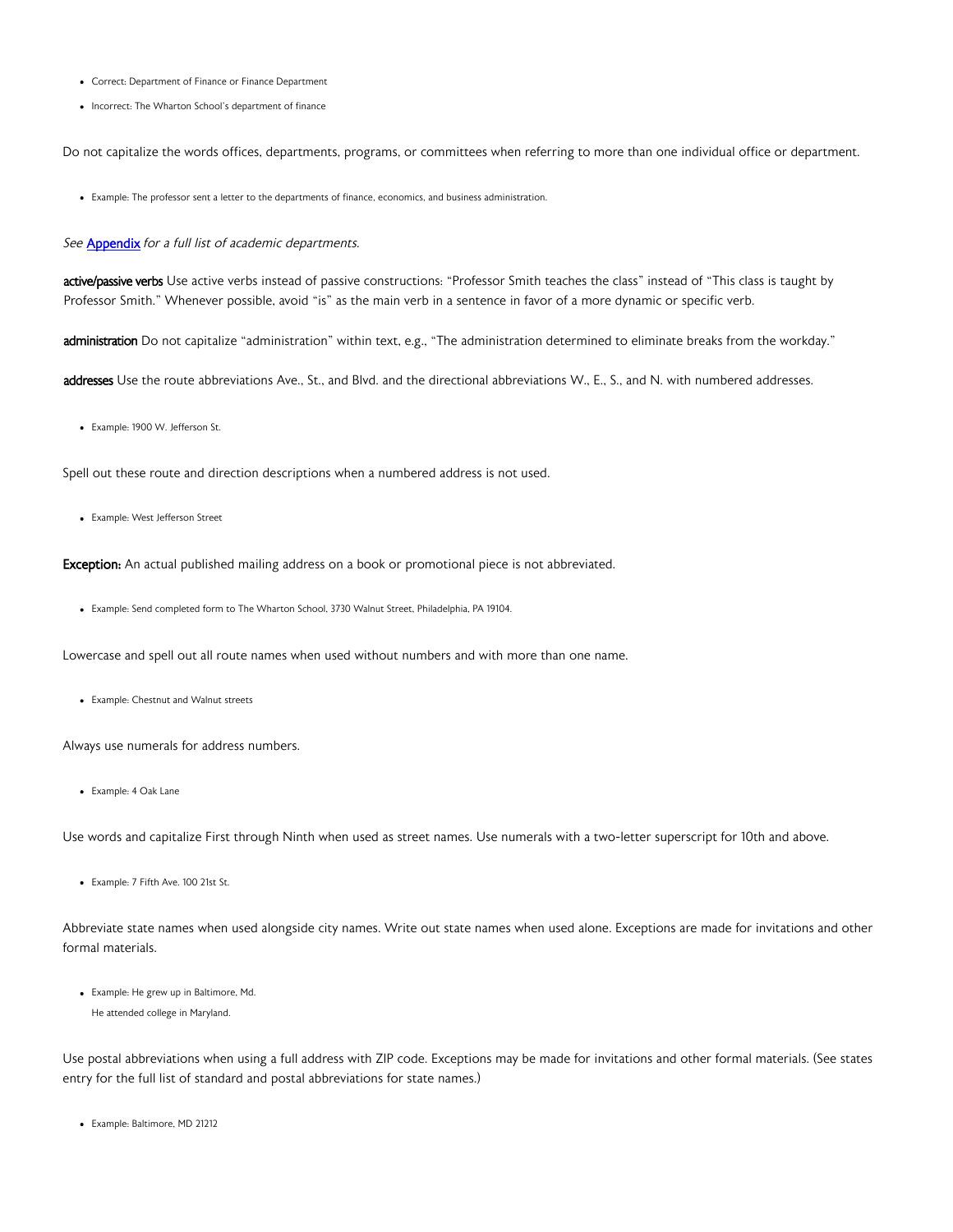Note: There is no comma between the state and the ZIP code.

### See entry on **[building addresses](#page-4-0)**.

advisor An educator who advises students in academic and personal matters. Preferred spelling is advisor not adviser.

**alumni and alumnae** A male graduate is an "alumnus"; a female graduate is an "alumna." Two or more female graduates are "alumnae." "Alumni" is used for a group of male alumni or a group of mixed male/female alumni. In print, we generally use: alumnus, alumna, and alumni. Wharton graduate(s) can be used as a gender-neutral option.

Use of "alum" is acceptable as gender-neutral alternative when using a more casual tone in media like blogs and social media. Avoid "alums."

When referring to Wharton alumni, always include their degree abbreviation and year or expected year of graduation. Use a comma to separate the name from the degree abbreviation. The degree abbreviation is followed by an apostrophe and the last two digits of the graduation year, e.g., "John Smith, WG'07."

For dual or joint degrees, give the individual degree abbreviations, with the apostrophe and year, separated by a comma. Example: for Tom Jones, a 2004 graduate of the Huntsman Program, the degree abbreviation would be, "Tom Jones, W'04, C'04."

Note: Alumni who have not graduated do not get affiliations after their names.

### See also [degree abbreviations](#page-7-0).

ampersand (&) Use ampersand only when it is part of a formal name or needed for fit in publication lists or web page navigation. The ampersand should not be used in place of "and."

apostrophes Apostrophes indicate possession, never plurals:

- "The orange's rind was bitter" but "We bought a kilo of oranges."
- Decades ("the 1970s") do not have an apostrophe.
- Plural last names ("This house belongs to the Smiths") do not have an apostrophe.
- Plural abbreviations ("PhDs") do not have an apostrophe.
- "It's" means "it is." It does not mean "belonging to it," e.g., "The ship dropped its anchor." "Its" never has an apostrophe when it means "belonging to it."

athletics When referring to University of Pennsylvania sports teams, capitalize proper names and lowercase general team names.

Examples: The University women's basketball team won last night. The Penn Quakers amassed a 13-1 record in the Ivy League.

General guidelines for athletic-related terms are as follows:

- Philadelphia Big Five (Spell out "five.")
- Ivy League used as athletic league
- Atlantic 10 Conference (Don't spell out "10.")
- student-athlete (Use hyphen, not an en or em dash.)
- 4×800 meter (No space between numbers and "x.")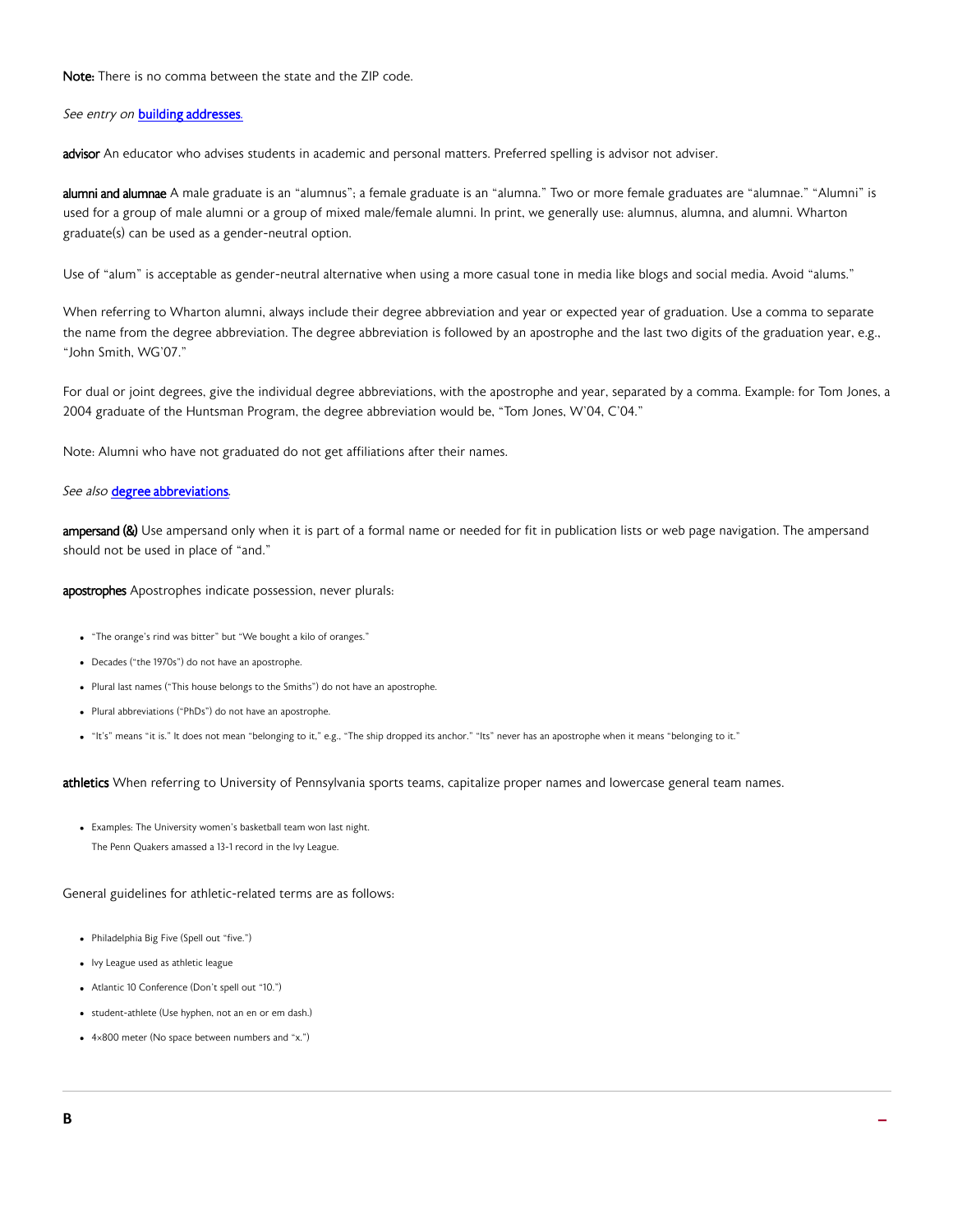<span id="page-4-0"></span>buildings Wharton buildings in Philadelphia are named and abbreviated as follows:

| Colonial Penn Center         | CPC.        |
|------------------------------|-------------|
| Jon M. Huntsman Hall         | <b>JMHH</b> |
| Lauder-Fischer Hall          | I FH        |
| Steinberg Hall-Dietrich Hall | <b>SHDH</b> |
| Steinberg Conference Center  | SCC         |
| Vance Hall                   |             |

Use the complete name on first reference in text. Huntsman Hall is acceptable as a second reference for Jon M. Huntsman Hall.

For mailing and internal purposes room and suite numbers may be written as follows: JMHH F60 SHDH 320

For external audiences, the full building name may be used for clarity: Vance Hall, Suite 111 Jon M. Huntsman Hall, Suite F30

bulleted lists Each bulleted item that completes a sentence should begin with a capital letter and end with a period (Example 1). With items that are single words or short phrases, you may drop the period, as long as you are consistent (Example 2).

Example 1: Get started on the admissions process:

- Talk with an academic advisor.
- Schedule a visit to campus.
- Begin your online application.

Example 2: To complete your online application to Wharton's MBA program, you'll need:

- undergraduate transcripts
- faculty recommendations
- GMAT/GRE results

In general, it is best to format each list using parallel structure. If some items are sentences, then all items should be sentences. If some items begin with verbs, then all items should begin with verbs. It is also important to list bulleted items in some sort of logical order—whether it be alphabetical, chronological, or order of importance.

Business Radio Use SiriusXM's Business Radio Powered by the Wharton School on first reference. Business Radio is acceptable on second reference.

# $\mathsf{C}$

capitalization of academic degrees Capitalize Bachelor of Science, Master of Business Administration, etc. Do not capitalize the field or program of study unless it is a proper name or contains one (e.g., English or American economics). Do not capitalize master's, bachelor's, or associate's when used before the word "degree." Use an apostrophe in all cases.

center / program Use the full name of the program or center in the first reference, and then shorten it appropriately. Only capitalize the words "center" and "program" when used as part of the formal name.

<sup>•</sup> Example: Thank you for your gift to the Samuel Zell and Robert Lurie Real Estate Center at the Wharton School. Your generosity allows the center to break new ground in the real estate industry.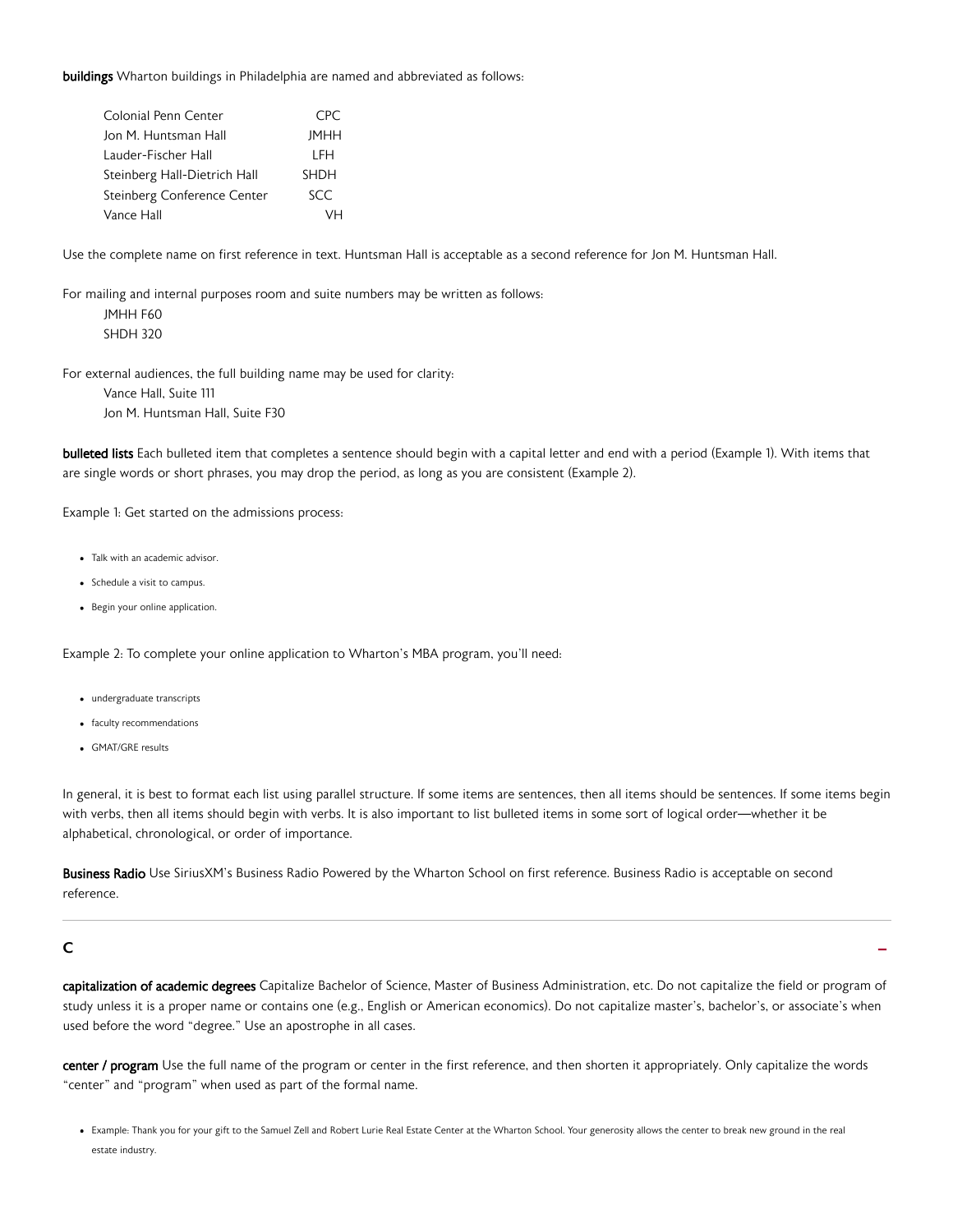<span id="page-5-0"></span>See **[Appendix](#page-19-0)** for a complete list of Wharton's research centers and initiatives

commas Commas are used to prevent confusion in meaning. Commas also separate independent clauses that are joined by a coordinating conjunction including: and, but, for, or, nor, so, yet. For example: The game was over, but the crowd refused to leave.

- Use the serial comma. In other words, use a comma before "and" in a series of objects or adjectives. Example: We want to go to the park, the zoo, and the movies.
- Use a comma or commas to set off the abbreviations Jr., Sr., and Esq. Example: Carl Harris, Jr., is here now.
- Use commas to separate parts of geographical places. Example: Have you visited St. Louis, Missouri?
- Use commas in a sentence to set off clauses, phrases, and words that are not essential to the meaning of the sentence.
- Use a comma to introduce a quote, e.g., Sally said, "I won't go." However, use a colon to introduce a long quotation.

Refer to [AP Stylebook](https://www.apstylebook.com/) for further direction on use of commas.

China Knowledge@Wharton The China version of Knowledge@Wharton, published in traditional and simplified Chinese, launched in March 2005. See [Knowledge@Wharton](#page-10-0).

Cluster/Cohort/Learning Team system Capitalize Cluster, Cohort, and Learning Team. Debuted in 2012 as part of the curriculum redesign, the Cluster/Cohort system gives students a more accessible way to create community in a large class of 860 students. Each class is broken down into four Clusters (210 students in each); 12 Cohorts (72 students in each); and 144 Learning Teams (five to six students in each).

Each Cluster is associated with a mascot — Cluster 1 Lions, Cluster 2 Dragons, Cluster 3 Bees, and Cluster 4 Dragons. Clusters are numbered 1 through 4 (always use numerals) and Cohorts are indicated by letters A through L.

Commencement The University hosts the Commencement ceremony and Wharton hosts Graduation ceremonies.

concentrations Wharton undergraduates receive a Bachelor of Science in Economics degree, so they do not have formal majors. Instead they choose one or more concentrations. Capitalize formal concentration names. See [Appendix](#page-21-0) for full list of current undergraduate concentrations.

course department abbreviations Abbreviate the department name of a course when it is followed by the course number.

Example: ACCT 101.

Consider your audience and purpose — write out a course name in full on first reference then abbreviate on second reference for clarity, if appropriate.

Example: Business Economics and Public Policy: Business in the Global Political Environment (BEPP 203).

See [Appendix](#page-17-0) for a full list of course department abbreviations under Academic Departments.

course titles Capitalize initial letters of principal words. Do not put them in quotation marks.

Example: She is taking Introductory Business Statistics this semester.

# $\overline{a}$

#### dashes and hyphens

• Em-dashes (-) separate sentence fragments and are often used to emphasize a key point. Wharton Marketing and Communications recommends putting spaces on both sides of an em-dash, especially in website text, to make the text easier to read. Be wary of overuse.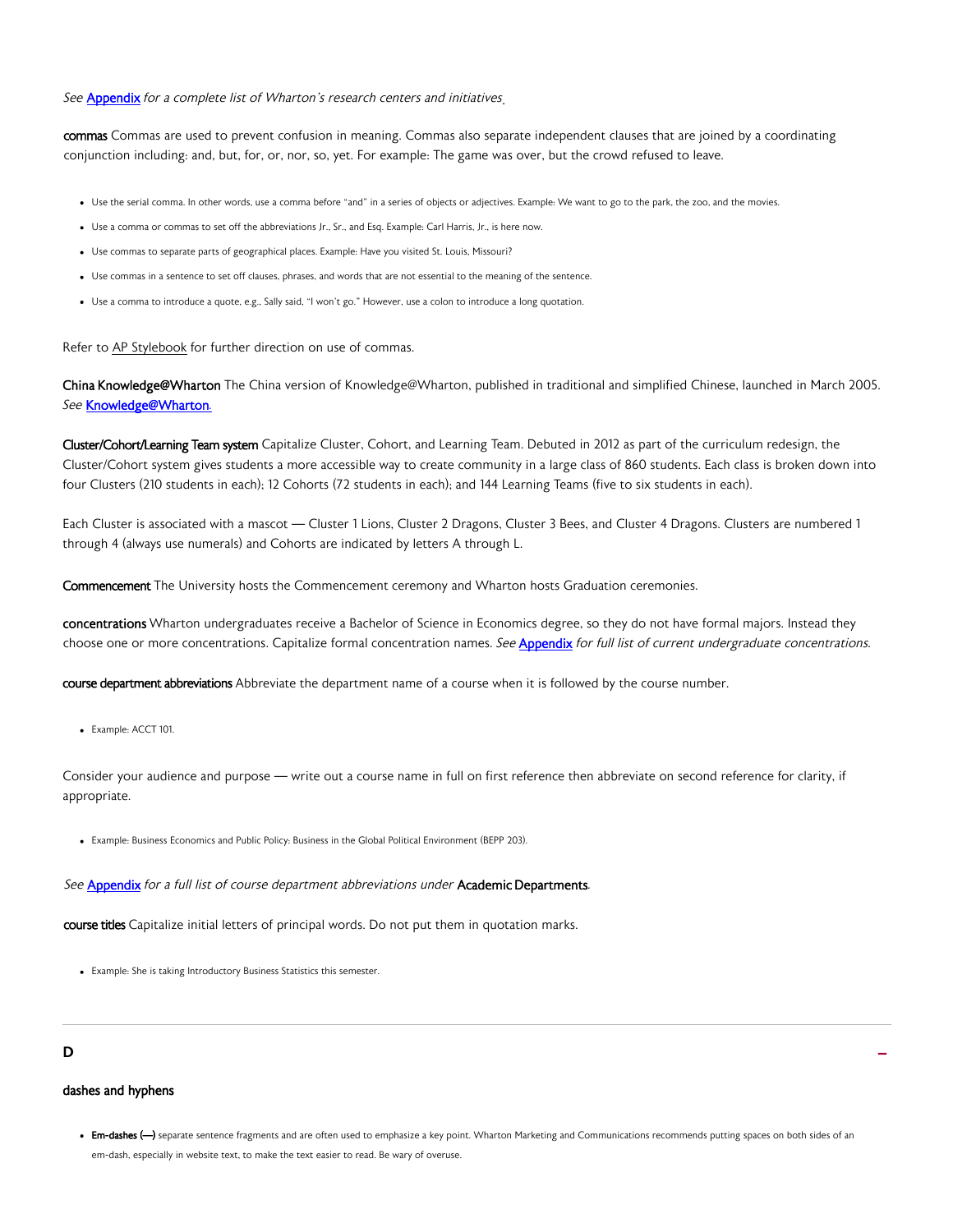- <span id="page-6-0"></span>Example: "Contributing to education — to the solution of society's problems — is an important goal."
- En-dashes (-) Use to indicate time and number ranges. If you would use the word "to," then use an en dash. Close up spaces around en-dashes.
	- Examples: 2018–20, March 17–21, and 11:00 a.m.–12:30 p.m.
- Hyphens (-) separate word clusters as in Steinberg Hall-Dietrich Hall and Lauder-Fischer Hall. Hyphenate a compound modifier (two or more words that combine to express a single concept) when it appears before a noun. Hyphens are not used with vice dean, vice president, coworker, codirector, copresident, and cofounder. Follow merriam-webster.com for further direction about when to hyphenate. There is no space before and after a hyphen.
	- o Examples:
		- decision-making models / models for decision making
		- o on-campus housing / housing on campus
		- entry-level position / position at entry level
		- second-year students / students in their second year
		- middle- and upper-level managers

dates Can be represented as February 14 and 14 February. Never use superscript. Leave off "th," "st," and "rd" from ordinal numbers in dates, for example: "May 10" rather than "May 10th."

Avoid using numbers only to show month/date/year as date conventions vary across Wharton's global audience. For instance, 05/12/16 may be construed as "December 5, 2016" in Europe, while it is read as "May 12, 2016" in the United States.

Use an en-dash to separate the numbers of a date range. A comma is required after the year when a date appears within the body of a sentence. Example: "I hope you will be able to join us for the next Global Forum, which will be held June 22–23, 2016, in Amsterdam."

Other ways to correctly represent a date:

- day Saturday, not: Sat or saturday
- month February, not: Feb or february
- year December 1983 or February 17, 1958, not: December, 1983 or February 17 1958 Succession of years: 2000–06 or 1996–2005.
- decade 1830s, not 1830's
- century 18th century or eighteenth century (Note: century is not capitalized, and "1700s" is a decade, not a century)
- circa When only an approximate date is available. The abbreviation "c." (Latin: circa, "about") may be used.

### See also entry on [time](#page-14-0).

Dean Dean or Dean of the Wharton School — do not use Wharton dean. Capitalize as a title, as in Dean Garrett or Dean Grossman. On subsequent references, use the Dean with a capital. When referring to the deans in general, do not capitalize.

Example: On Sunday, Dean Geoffrey Garrett met with deans from across the University's 12 schools.

#### See also entry on [titles](#page-15-0).

Dean Geoffrey Garrett It is not necessary to mention the Dean's faculty appointment unless it is pertinent to the content or it is part of formal communication, such as a program or invitation.

- Formal correspondence includes Geoffrey Garrett, Dean and Reliance Professor of Management and Private Enterprise
- In remarks prepared for senior leadership to be delivered to alumni audiences we often refer to him as "Dean Geoff Garrett"
- Personal correspondence from the Dean to board members and others the Dean knows well includes "Geoff." signature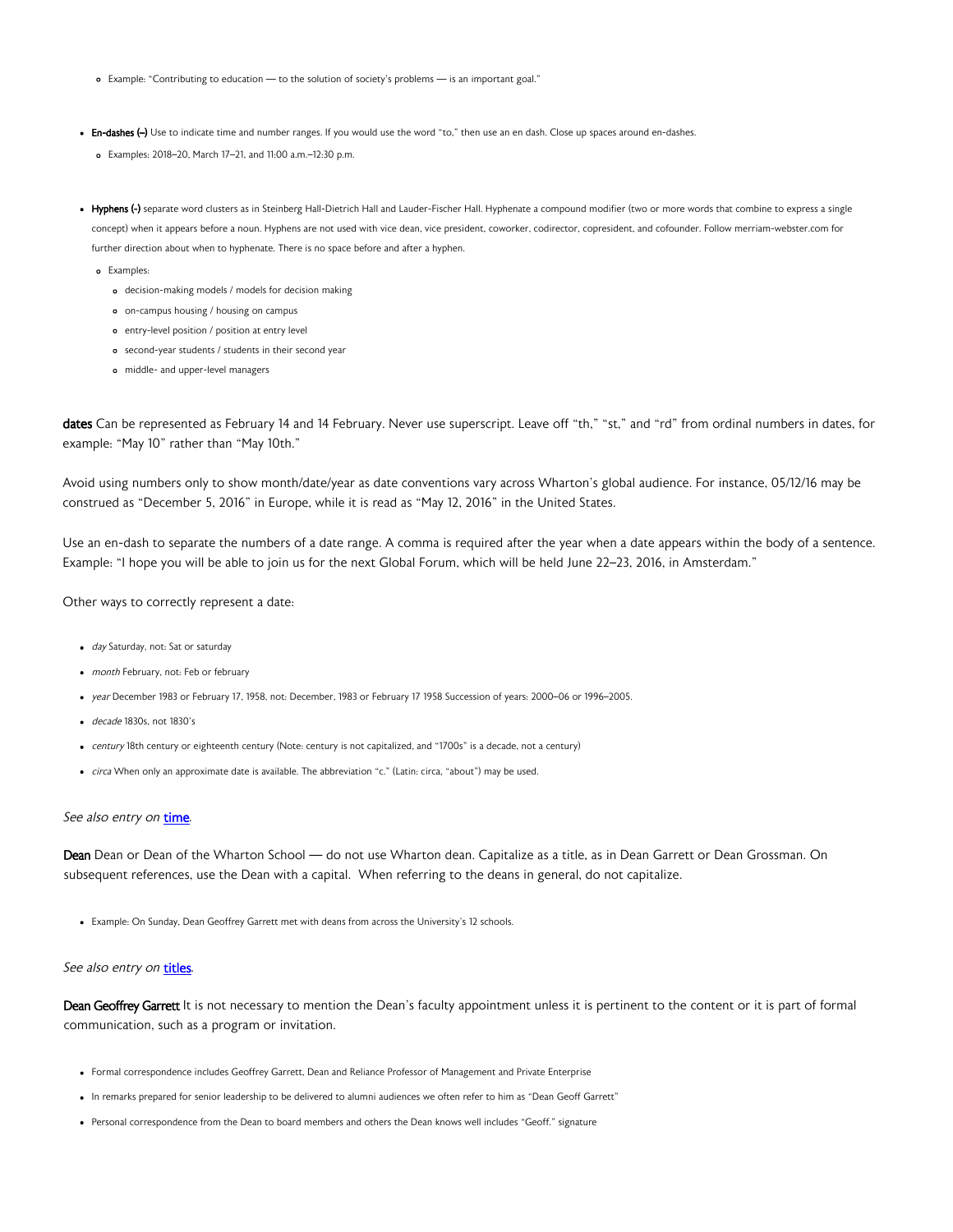#### <span id="page-7-0"></span>degree abbreviations

- GR Wharton Doctorate (PhD issued by the School of Arts and Sciences)
- W Wharton bachelor's degree (undergraduate, Bachelor of Science in Economics)  $\bullet$
- WG Wharton master's degree (MBA)
- Hon Wharton honorary degree
- WEv Wharton Evening School (undergraduate, BBA)

For direction on how to abbreviate other Penn degrees, see [upenn.edu/gazette/schools.html.](upenn.edu/gazette/schools.html)

Note: When preceding the word "degree," the word "bachelor's," "master's"—used with an apostrophe—should not be capitalized.

See entry on [names](#page-11-0) for more usage notes.

department chairpersons Use "Chairperson" not "Chair." Capitalize when used as a part of a title. See also [titles](#page-15-0).

deputy provost See entry on [titles](#page-15-0).

Draft Honor Roll An [annual online document](http://viewer.zmags.com/publication/154b03a6#/154b03a6/1) that acknowledges all donors to The Wharton Fund.

# E - Andre Handels - Andre Handels - Andre Handels - Andre Handels - Andre Handels - Andre Handels - Andre Han<br>En 1990 - Andre Handels - Andre Handels - Andre Handels - Andre Handels - Andre Handels - Andre Handels - Andr

e.g. When you mean "for example," use e.g. (Latin phrase exempli gratia.) When you mean "that is" or "in other words" use "i.e." (Latin phrase id est.)

#### em-dash and en-dash See entry on [dashes and hyphens](#page-6-0).

**EMBA** See entry o[n Wharton MBA for Executives Program.](#page-16-0)

email Do not use dash in email. For branding purposes, always include the @wharton.upenn.edu domain when referencing a Wharton email address.

### endowed (named) professorships

- Schoolwide endowed professorships exist in addition to a professor's appointment in a department. In these cases, list both titles, separated by a semicolon, with the endowed professorship first: e.g., Michael Useem, William and Jacalyn Egan Professor; Professor of Management.
- A schoolwide endowed professorship with a field attached (e.g., the Jacob Safra Professor of International Business) follows the same format: e.g., Richard Herring, Jacob Safra Professor of International Business; Professor of Finance.
- Endowed professorships tied to a specific field include the field in their title. In these cases, the professor has only one appointment: e.g., Sidney G. Winter, Deloitte and Touche Professor of Management.
- Wharton Faculty webpages are the best resource for professors' exact titles.
- Use "the" before an endowed professorship only when referring to the professorship itself and not its holder: e.g., "the Deloitte and Touche Professorship of Management" but "Deloitte and Touche Professor Sidney Winter."

events Capitalize the formal names of all Wharton-sponsored special events.

- Example:
	- Convocation
	- Graduation
	- o Homecoming
	- MBA Orientation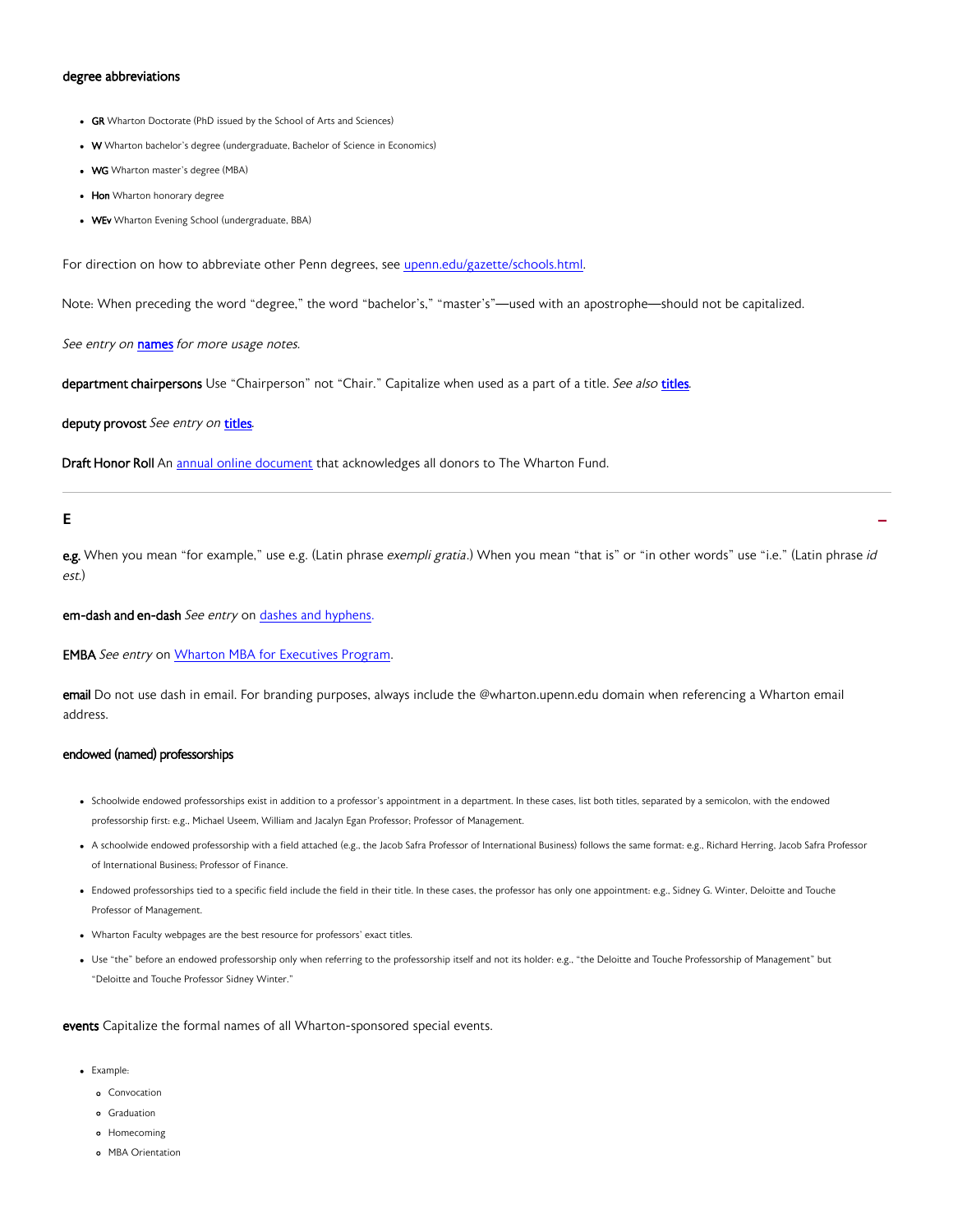- MBA Reunion Weekend
- Welcome Weekend

executive boards Members of Wharton's executive boards help define and implement the School's strategic mission and goals. Wharton's executive boards include: Board of Overseers; Graduate Executive Board; Undergraduate Executive Board; Executive Board for Executive Education; Executive Board for Asia; Executive Board for Europe, Africa, and the Middle East (EMEA); Executive Board for Latin America; Wharton Alumni Association Board of Directors. Use lowercase when referring to the executive boards as a group or in general; capitalize when referring to a specific Executive Board.

Note: Wharton's executive boards are different from advisory boards, such as the Wharton Leadership Advisory Board and the Wharton Entrepreneurship Advisory Board.

### Executive Education See entry on [Wharton Executive Education](#page-15-0).

Expert in Residence Capitalize with no hyphens. This also applies to similar constructions like Entrepreneur in Residence and Executive in Residence.

F

faculty See entries o[n names](#page-11-0) and [endowed \(named\) professorships.](#page-7-0)

fewer and less "Fewer" refers to items that can be counted; "less" refers to items that cannot be counted.

Example: He has less stress when he teaches fewer students.

first-year student(s) Do not use 1st year. Should be lowercase and hyphenated when used as an adjective. In informal usage, First Years can also be used as a noun for first-year MBA students.

-

Floor In addresses, Floor should always be capitalized, i.e., 14th Floor.

# G - Andre Hermann - Andre Hermann - Andre Hermann - Andre Hermann - Andre Hermann - Andre Hermann - Andre Herm<br>Geografia

Graduation When referring to Wharton's Graduation ceremony, capitalize.

Example: MBA Graduation is held in the Palestra. Students are looking forward to MBA Graduation.

Note: The University of Pennsylvania holds Commencement while Wharton hosts Graduation, which is school-specific.

See also entry on **events**.

# $\mathbf{H} = \frac{1}{2} \left( \mathbf{H} \mathbf{H} + \mathbf{H} \mathbf{H} \mathbf{H} \mathbf{H} + \mathbf{H} \mathbf{H} \mathbf{H} \mathbf{H} \mathbf{H} \mathbf{H} \mathbf{H} \mathbf{H} \mathbf{H} \mathbf{H} \mathbf{H} \mathbf{H} \mathbf{H} \mathbf{H} \mathbf{H} \mathbf{H} \mathbf{H} \mathbf{H} \mathbf{H} \mathbf{H} \mathbf{H} \mathbf{H} \mathbf{H} \mathbf{H} \mathbf{H} \mathbf{H} \mathbf{H} \mathbf$

hashtags Use hashtags to indicate social media campaigns using the capitalization style of the tag itself.

Example: #MyWharton

headlines Use title case for headlines and sentence case for decks, introductory subheads that clarify or elaborate on the headline.

For headlines, capitalize every word except articles (a, an, the), coordinating conjunctions (e.g., and, or, for, nor), and prepositions (e.g., to, in) under four letters. For decks, only capitalize the first word and any proper nouns.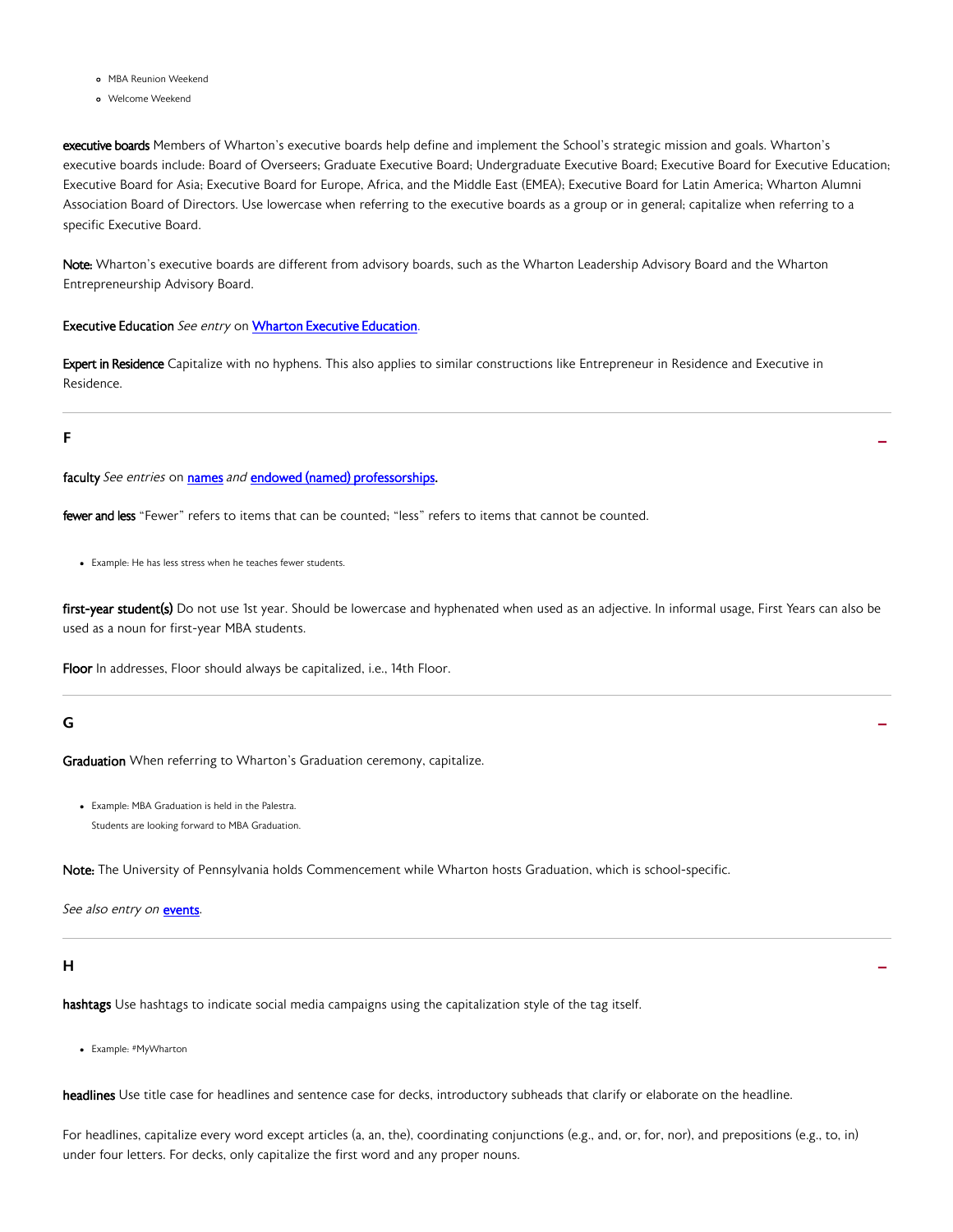- <span id="page-9-0"></span>Example:
	- Head: Advice From a Teacher Turned MBA Deck: Ami's background in education proved to be an asset to the Wharton community.

#### hyphens See entry on [dashes and hyphens](#page-6-0).

Huntsman Program in International Studies & Business A four-year undergraduate program in which students pursue two degrees, a Bachelor of Arts in International Studies from the School of Arts and Sciences and a Bachelor of Science in Economics from the Wharton School. May be referred to as the Huntsman Program in IS&B in second reference.

I

#### INSEAD See entry on [Wharton/INSEAD Alliance.](#page-16-0)

i.e. When you mean "that is," or "in other words," use "i.e." See e.g.

italics Use italics for book titles, newspaper titles, radio and television series, movies, plays, magazines, and online newspapers and magazines. Do not use italics for an initial "the" when newspapers and periodicals are mentioned in text.

-

- Example: She reads the Wall Street Journal every morning.
- Use italics for foreign words that are not typical American usage, e.g., voilà or gracias.
- Do not use italics or quotation marks for the names of software programs. Treat them as brand names and capitalize them, e.g., Microsoft Word.

interdisciplinary Involving two or more academic disciplines.

international and regional offices Wharton maintains international and regional offices in Tokyo, Shanghai, Beijing (PWCC), Singapore (Executive Education), and London (Alumni Relations). They serve as resources to assist prospective and current students, faculty, alumni, and corporate representatives throughout the world.

internet Do not capitalize when used within text.

# $J$  -contracts the contract of the contracts of the contracts of the contracts of the contracts of the contracts of the contracts of the contracts of the contracts of the contracts of the contracts of the contracts of the

Jerome Fisher Program in Management & Technology A four-year undergraduate program in which students pursue two degrees, a Bachelor of Science in Economics from the Wharton School and either a Bachelor of Science in Engineering (BSE) or a Bachelor of Applied Science in Engineering (BAS) from Penn Engineering. May be referred to as M&T in second reference.

Jon M. Huntsman Hall This \$139.9 million, 324,000 square-foot facility on 38th and Walnut Streets is named for Wharton alumnus Jon M. Huntsman, W'50, Hon'96, a corporate leader and philanthropist who donated \$40 million to the School as the founding gift toward the building's construction. Use the full building name in the initial reference and Huntsman Hall in subsequent references.

Joseph H. Lauder Institute for Management & International Studies The Joseph H. Lauder Institute is a 24-month joint-degree program in International Studies. Lauder students pursue an MA in International Studies from the School of Arts and Science along with an MBA from the Wharton School or a JD at Penn Law. The Program consists of several components, including the Lauder Summer Immersion, Lauder Intercultural Ventures (LIV) and Global Knowledge Laboratory (GKL). Students and alumni of the program may designate their degree and class year. Example: Joseph H. Lauder, WG'18, G'18.

Referring to the program:

- Use full name of program in formal writing for the first reference.
- On second reference you may use: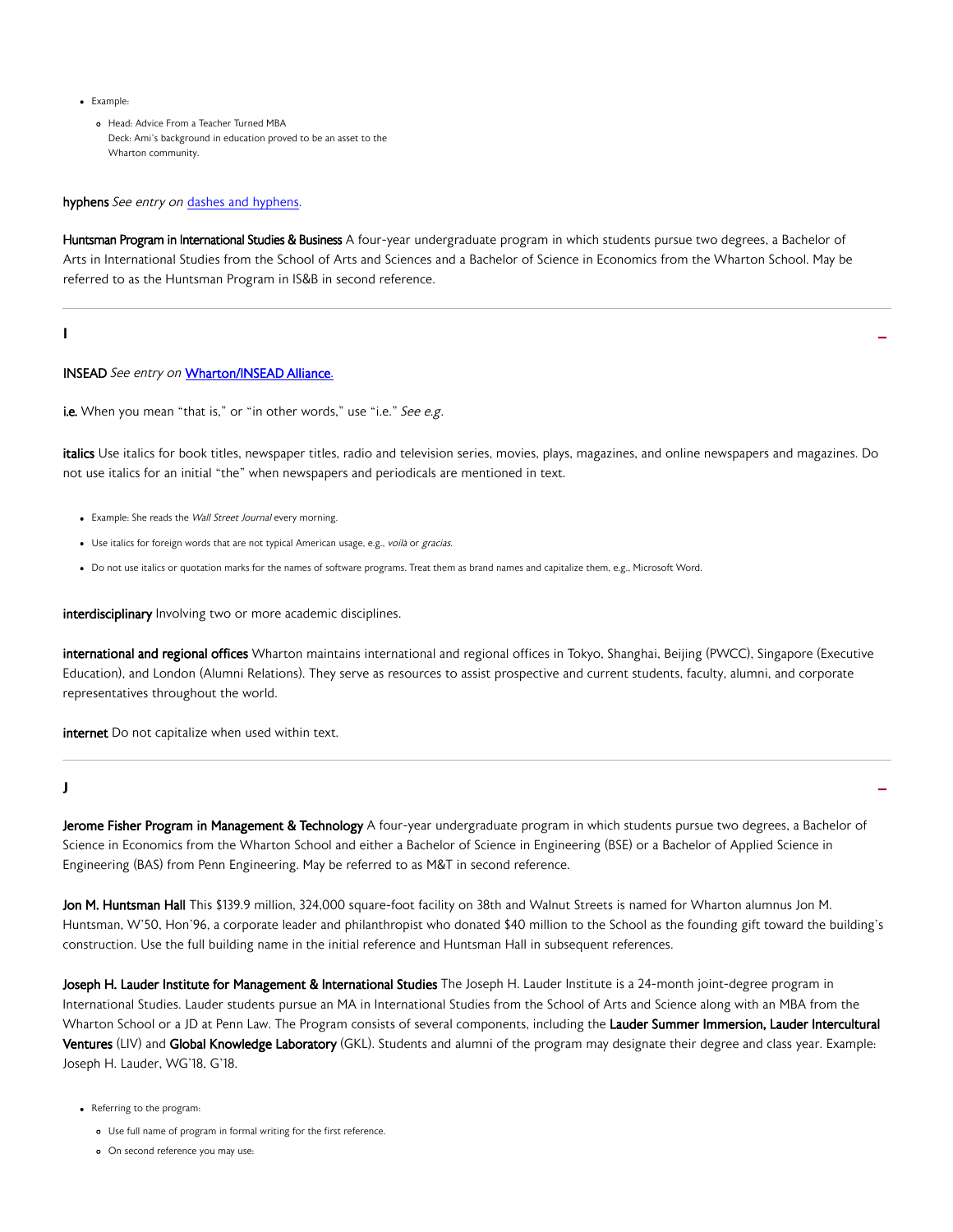- <span id="page-10-0"></span>Lauder Program
- joint-degree MA in International Studies
- Referring to students and alumni of the program:
	- Lauder student
	- Wharton-Lauder student
	- o Joseph Lauder, WG'18, G'18
- Programs of Concentration:
	- There are six Programs of Concentration: Africa; East and Southeast Asia; Europe; Latin America; South Asia, the Middle East and North Africa; and the Global Program. A student's primary affiliation is with a Program of Concentration: Europe Program, East Asia Program, etc. At the time of admission, candidates must designate a "Target Language" which should have some relation to his or her Program of Concentration.
- Referring to a Program of Concentration:
	- Correct: Africa Program of Concentration, Africa Program
	- Do not use "tracks."
- Examples:
	- John has a Wharton major in finance and is in the Lauder Africa Program.
	- John, WG'19, G'19, has a finance major and is in the Lauder Africa Program.
	- John is an MBA/MA student at the Lauder Institute.
	- John applied to and was accepted into the Lauder Program.
	- John is in the Lauder Africa Program with an MBA finance major.
	- John, WG'19, G'19
	- Major: Finance, Lauder Africa Program of Concentration

# $\mathbf{K}$

Knowledge@Wharton The online business analysis and research journal of the Wharton School. This journal is available in several languages, including simplified and traditional Chinese, Spanish, and Portuguese. There is also a site for students and educators, Knowledge@Wharton High School. Knowledge@Wharton may be referred to as K@W in subsequent references. Note: Do not italicize.

-

-

### L

Lauder See entry for Joseph H. Lauder Institute for Management & International Studies

long term/long-term Hyphenate only when used as a compound adjective.

- Examples:
	- We will win in the long term.
	- He has a long-term assignment.

### M

majors MBA students choose among 18 majors. Undergraduates have concentrations (See also [concentrations.](#page-5-0)) When using the formal major name, lowercase. Only capitalize subject areas that are also proper names or languages (e.g. English, Spanish, or American history).

- Example:
	- o Steve is an economics minor but he will get a degree in finance.
	- An exception may be made if it's part of an official list, like a brochure or Admissions piece. See Appendix for a full list of current MBA majors.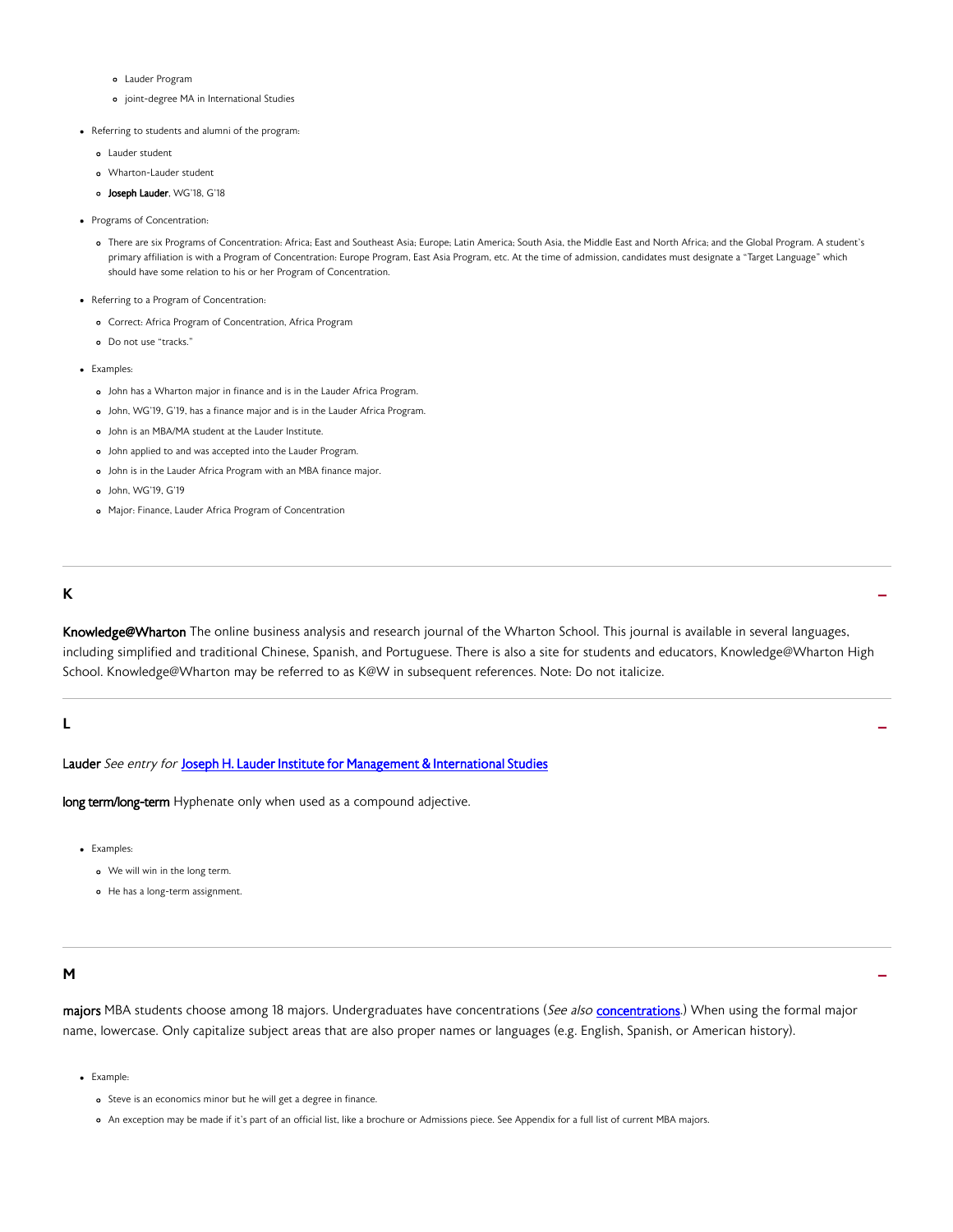<span id="page-11-0"></span>midterm The middle of an academic term or a political term of office. One word, do not hyphenate.

MOOCs Massive open online courses. Wharton provides MOOCs through Coursera.

multidisciplinary Of, relating to, or making use of several disciplines at once.

multinational A company or corporation operating in more than two countries.

# $N =$

names Use full name on first reference. In subsequent references, use last name for alumni and staff and first name for students. For faculty, depending on use and tone, you may choose between using only the last name or Professor and last name

- Example:
	- Janice Bellace was appointed deputy provost for the University of Pennsylvania last fall. This past year, Bellace oversaw both undergraduate and graduate education, in addition to supervising the faculty appointments and tenure process at Penn.
- . Company names: Spelling and formatting should be accurate even if they conflict with normal usage, e.g., Yahoo! or GlaxoSmithKline. OK to mention a student or alumni company name and include URL as a hyperlink but content should not be promotional and there shouldn't be any call to action to visit the company's website. The CTA should always come back to Wharton, not the alum.
- Wharton students: When referring to Wharton students on first reference, include their degree program and the expected year of graduation by using either class year or degree abbreviation, e.g, WG'17. Note: It's acceptable to use the year on second reference for clarity or succinctness. Use discretion.
	- Example: Undergrad "Richard Lee, a Wharton junior with a finance concentration…" or "Richard Lee, W'18"
	- Example: Graduate Student "a second-year MBA student," "WG'17," or "…a third-year Ph.D. student…" for grad students.
	- Alternatively, you may also use:
		- o Undergrads/Undergraduates: freshman, sophomore, junior, or senior
		- o Graduate students: first-year or second-year MBA student or candidate. First Year or Second Year acceptable in informal usage.
		- o **EMBA:** specify Wharton San Francisco/Wharton Philadelphia or East Coast/West Coast
		- o PhD: Wharton doctoral student
	- For prospective students, refer to them as Wharton applicants if they've already applied. If you're referring to an earlier stage in the process, use prospective Wharton students or simply prospective students.
- Wharton alumni: When referring to Wharton alumni on first reference, always include their degree abbreviation and year or expected year of graduation.
	- Use a comma to separate the name from the degree abbreviation. The degree abbreviation is followed by an apostrophe and the last two digits of the graduation years, e.g., "John Smith, WG'07" Note: Four digits should be used for clarity with older degrees, e.g., "Richard Jones, W'1918"
	- o For dual or joint degrees, give the individual degree abbreviations, with the apostrophe and year, separated by a comma. Put degrees in order of award date, or if the same year, put Wharton first. Example: for Tom Jones, a 2004 graduate of the Huntsman Program, the degree abbreviation would be, "Tom Jones, W'04, C'04."
	- Alumni who have not graduated do not get affiliations after their names.
	- When using the degree identifier in a sentence, follow the year with a comma to separate.
- Wharton faculty: Wharton Faculty webpages are the best resource for professors' exact titles.
	- Generic faculty titles should be lowercase if they follow the name and uppercase if they precede the name.
		- Examples: Corinne Low, assistant professor of business economics and public policy Associate Professor Corinne Low, who teaches in the Business Economics and Public Policy department
		- Schoolwide endowed (named) professorships exist in addition to a professor's appointment in a department. In these cases, list both titles, separated by a semicolon, with the endowed professorship first: e.g., Michael Useem, William and Jacalyn Egan Professor; Professor of Management.
			- A schoolwide endowed professorship with a field attached (e.g., Jacob Safra Professor of International Business) follows the same format: e.g., Richard Herring, Jacob Safra Professor of International Business; Professor of Finance.
			- Endowed professorships tied to a specific field include the field in their title. In these cases, the professor has only one appointment: e.g., Sidney G. Winter, Deloitte and Touche Professor of Management.

numbers Spell out numbers one through nine when used in a sentence. Use numerals for 10 and above. Also, numbers beginning a sentence must always be spelled out.

Example: Three times a year, the Wharton School comes together to connect alumni around the world.

Use numerals in headlines, email subject lines, HTML page titles, and social media.

Example: 5 Things I Learned from Wharton's Africa Business Forum (Headline) Subject: Presentation file 1 of 2 attached (Email subject line)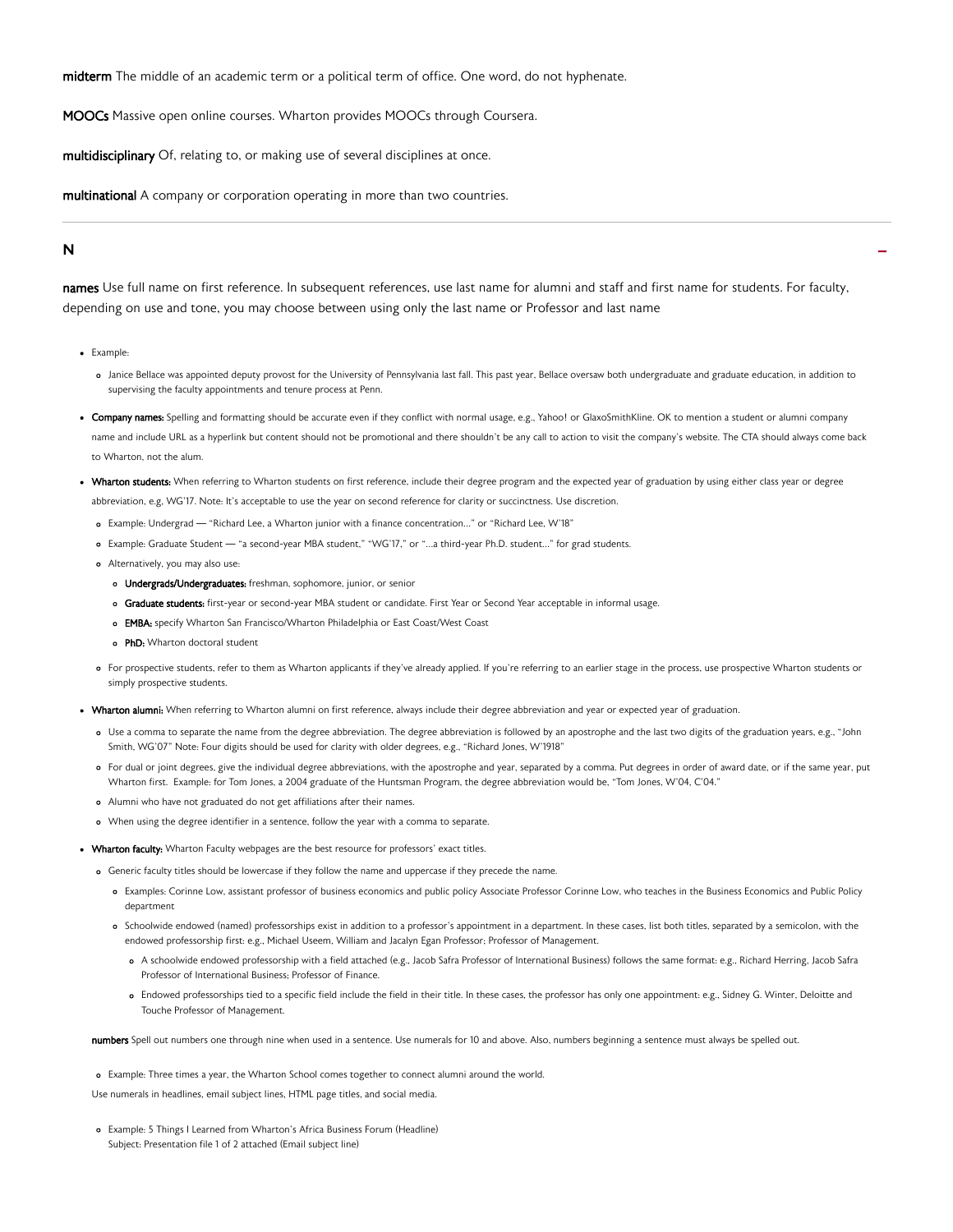Other ways to correctly represent numbers:

- Use commas to divide numbers of more than three digits, e.g., 2,567.
- Use hyphens for numbers in compound adjectives, e.g., a 34-year-old man.
- Use figures for all numbers in a list if one of the numbers is more than one digit, e.g., 0.06 percent, 1 percent, and 12 percent.

When numbers and units of measurement are used as adjectives, they should be hyphenated.

Examples: 12-inch rule; 19th-century painter; three-mile limit; 100-yard dash; one-inch margin; 15-week semester; eight-week session; but a 10 percent increase. See also entries on [dates,](#page-6-0) percent, and [social media.](#page-14-0)

# $\overline{\phantom{a}}$  -  $\overline{\phantom{a}}$  -  $\overline{\phantom{a}}$  -  $\overline{\phantom{a}}$  -  $\overline{\phantom{a}}$  -  $\overline{\phantom{a}}$  -  $\overline{\phantom{a}}$  -  $\overline{\phantom{a}}$  -  $\overline{\phantom{a}}$  -  $\overline{\phantom{a}}$  -  $\overline{\phantom{a}}$  -  $\overline{\phantom{a}}$  -  $\overline{\phantom{a}}$  -  $\overline{\phantom{a}}$  -  $\overline{\phantom{a}}$  -  $\overline{\phantom{a}}$

over and more than Use "more than" when you mean in excess of or greater than. Use "over" when you mean higher in position or when referring to age.

Example: More than 50 students in the class are over 21.

# P - Andre Brown and the set of the set of the set of the set of the set of the set of the set of the set of th<br>P - Andre Brown and the set of the set of the set of the set of the set of the set of the set of the set of th

People Supporting Penn (PSP) Produced by Central Development each fiscal year, this online University-wide donor recognition website includes Wharton donors. Make sure to italicize.

Penn Wharton China Center Located in Beijing, Penn Wharton China Center opened in March 2015. It may be referred to as PWCC on second reference.

percent When indicating a percentage in text, use the word "percent," not the symbol %.

• Example: When the 2006 MBA class achieved a rate of 98 percent participation, they were able to double their gift with the help of two alumni challenge grants.

You may use the % symbol in charts, graphs, tables, and scientific or mathematical material. When used, there is no space between the number and the % symbol.

#### periods Use one space after a period.

- Periods go inside quotation marks at the end of the sentence.
- Omit periods in degree abbreviations and acronyms, e.g., PhD, MBA, AMP, WCIT, PO Box
- Use unpunctuated U.S. Postal Service abbreviations for states, but use U.S. and U.K.

Philly Philadelphia is preferred; however, Philly is acceptable in marketing materials or content that takes a more casual tone.

phone numbers Use periods, not dashes or parentheses, when writing phone numbers. Add the U.S. country code, +1, to your phone number in email, letters, and other correspondence to appeal to a more global audience.

Correct: +1.215.898.1000 Incorrect: (215) 898-1000

pre-term Lowercase with hyphen.

President of the University of Pennsylvania Use the capitalized full phrase in first reference and "President" in subsequent references.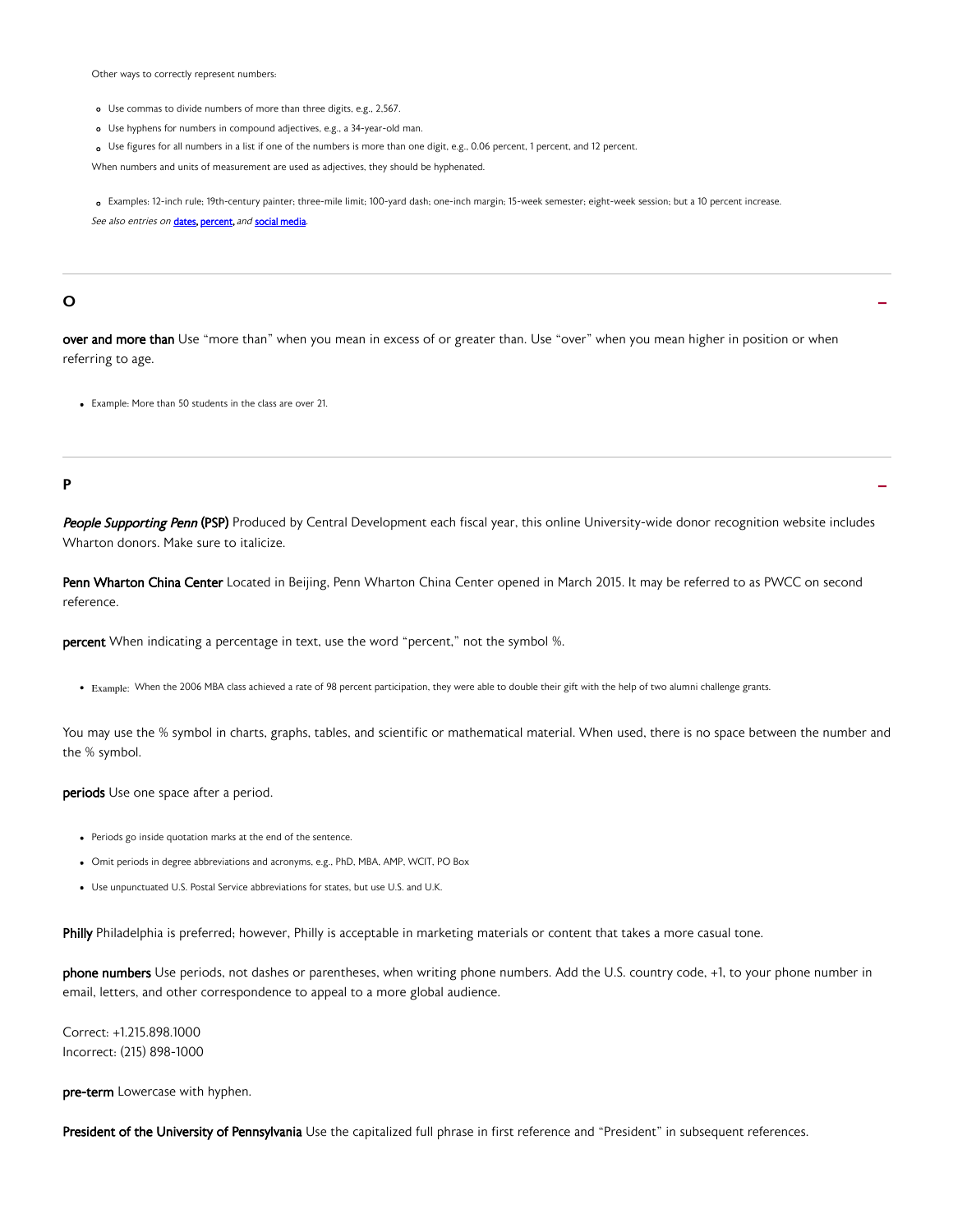### program / center See entry on [center / program.](#page-5-0)

pronouns A singular noun takes a singular pronoun: "A mother loves her children" not "A mother loves their children." A plural noun takes a plural pronoun: "All students should hand in their homework."

Try to avoid using "he" as a generic pronoun. Often this can be done by making a sentence plural or by eliminating the pronoun entirely.

Example: "All students must hand in their homework" or "Every student must hand in homework."

If a generic pronoun is unavoidable, do not use "he." In more formal text, use "he or she." In less formal text, you can use "s/he."

# $\overline{Q}$  -contracts the contracts of  $\overline{Q}$  -contracts of  $\overline{Q}$  -contracts of  $\overline{Q}$  -contracts of  $\overline{Q}$

#### quotation marks

- Commas and periods always go inside quotation marks. Example: "It is time," said the dean, "for the school year to begin."
- Semicolons and colons always go outside quotation marks.
- Question marks and exclamation points go inside quotation marks if they are part of the quotation itself.

Example: I asked myself, "What is the meaning of life?" Versus: When will we finish what someone called "this long, hard slog"?

A quotation inside a quotation is set off with single quotation marks: The dean said: "Let us remember that, as Franklin Roosevelt said, 'The only thing we have to fear is fear itself.'"

# $R$  -  $\overline{a}$  -  $\overline{b}$  -  $\overline{a}$  -  $\overline{a}$  -  $\overline{a}$  -  $\overline{a}$  -  $\overline{a}$  -  $\overline{a}$  -  $\overline{a}$  -  $\overline{a}$  -  $\overline{a}$  -  $\overline{a}$  -  $\overline{a}$  -  $\overline{a}$  -  $\overline{a}$  -  $\overline{a}$  -  $\overline{a}$  -  $\overline{a}$  -  $\overline{a}$  -  $\overline{a$

#### registered trademarks Follow AP Style.

Report to Investors The Report to Investors is an annual publication acknowledging all donors who made gifts to the Wharton School during the fiscal year (July 1–June 30).

research centers and initiatives Wharton's more than 20 research centers and initiatives reflect the full diversity and rigor of research interests and activity at the school.

These interdisciplinary centers serve as a meeting of the minds for Wharton and Penn faculty, students, and members of the business community, who come together to study and debate key business challenges. Their work generates courses, academic programs, community outreach, published research, and partnerships among academics, government, and industry.

-

Reunion Use the term Wharton MBA Reunion Weekend in first reference and then the shortened version Reunion (always capitalized).

See **[Appendix](#page-19-0)** for a complete list of Wharton's research centers and initiatives.

### S

#### San Francisco See [Wharton San Francisco](#page-16-0)

school When referring specifically to The Wharton School, the School should be capitalized.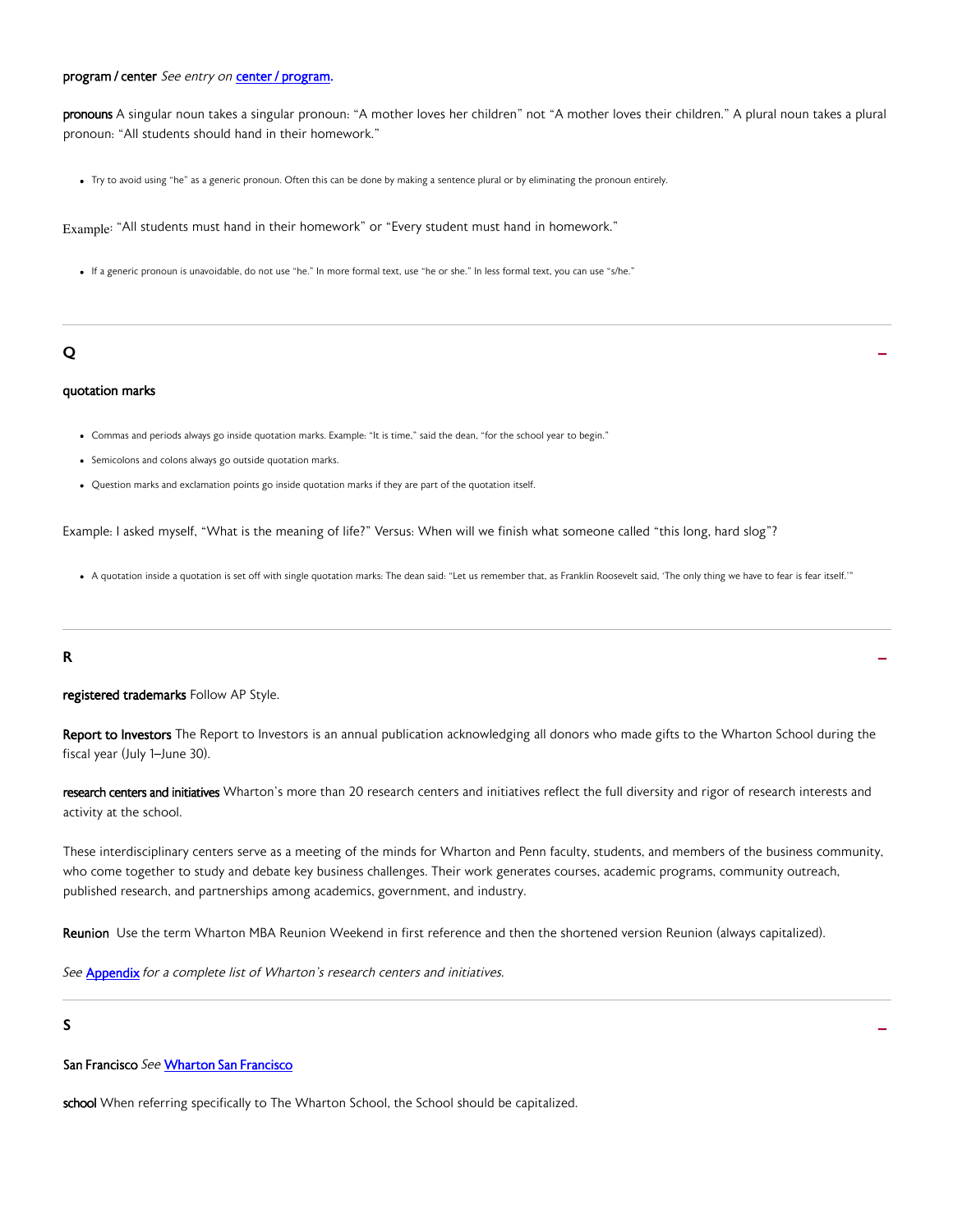<span id="page-14-0"></span>• Example: The Wharton School regularly updates the curriculum to reflect the most current practices and trends in business. The School will be rolling out a redesigned undergraduate curriculum next year.

second-year student(s) Do not use 2nd year. Should be lowercase and hyphenated. Second Year can be used in informal usage.

semicolons A semicolon is used to avoid comma confusion. Semicolons are used in lists when the items in the list already include commas, as is often the case with lists of professors and/or alumni.

Example: Steven Kimbrough, professor of operations and information management; Sally Smith, WG'86; and Nicholas Gonedes, professor of accounting.

A semicolon's grammatical use is to separate two independent clauses, which could stand alone as two complete sentences.

Example: Use the Wharton School in the first reference; use Wharton in subsequent references.

SiriusXM's Business Radio Powered by the Wharton School On first reference, use SiriusXM's Business Radio Powered by the Wharton School. On second reference, you can use Business Radio.

social media Use direct links to social media accounts online. In print, use social media icons when possible. Display social media account names using the punctuation and capitalization conventions of the social media channel itself.

- Examples:
	- o Twitter @wharton
	- Facebook WhartonSchool
	- YouTube thewhartonschool
	- o Instagram whartonschool
	- Google Plus +Wharton

For inline text references, you may also use the full account URL.

• Example: Follow us at [instagram/whartonschool,](instagram.whartonschool) [twitter.com/wharton,](twitter.com/wharton) and [facebook/WhartonSchool](facebook.com/WhartonSchool).

SPIKE SPIKE is a suite of online tools designed for Wharton students and built into one web-based interface. It is not an acronym.

states Follow AP style. Write out state names in body text and use state abbreviations in lists, tables, nonpublishable editor's notes, credit lines, date lines, and photo captions. Use abbreviations in short-form identification of political party affiliation.

#### students See entry on [names.](#page-11-0)

superscript Never use superscript ordinal numbers. Leave off "th," "st," and "rd" from ordinal numbers in dates, for example: "May 10" rather than "May 10th."

# The contract of the contract of the contract of the contract of the contract of the contract of the contract of the contract of the contract of the contract of the contract of the contract of the contract of the contract

time Use figures, except for noon and midnight. Identify morning and evening hours as a.m. and p.m., for example: 11 a.m., 1 p.m., 3:30 p.m. Avoid redundancies such as 10 a.m. this morning; instead use 10 a.m. today.

See also entry on [dates.](#page-6-0)

titles Capitalize formal titles when they are used immediately before a name (i.e., Dean Geoffrey Garrett, Professor Janet Pack, or Director of MBA Admissions Frank DeVecchis).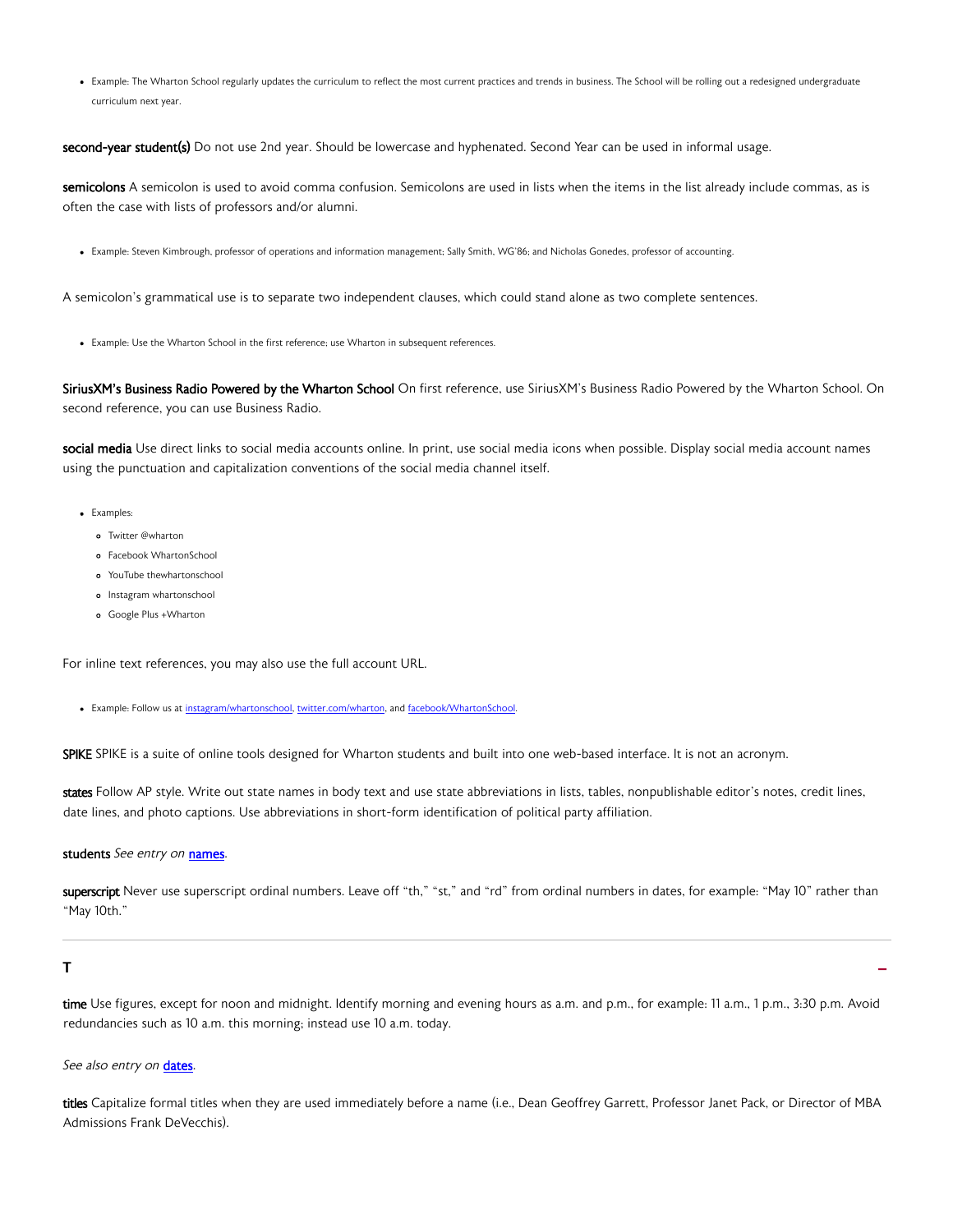- <span id="page-15-0"></span>Lowercase titles when they are not used with an individual's name (i.e., The dean spoke before the graduating class).
- Lowercase titles in the body of text, and when they are set off from a name by commas. (i.e., Howard Kaufold, vice dean of Wharton Graduate Division, will be contacting you soon.) This applies to chief executive officer, president, copresident, etc.

-

-

Capitalize titles within the address block of correspondence.

### U

URL Don't capitalize and always include hyperlink. Use the shortest web address that will work when you type it into a web browser.

Example: wharton.upenn.edu instead of http://www.wharton.upenn.edu.

United States Use U.S. to refer to the United States. Also see [states.](#page-14-0)

University of Pennsylvania may be referred to as Penn or the University in second reference; should never be referred to as the University of Penn. Capitalize when using University in reference to Penn.

#### W

website Lowercase and all one word to reference a site on the internet.

Washington, District of Columbia The correct inclusion of the city of Washington, DC in an address is without periods between "D" and "C". When referring to Washington, DC in the text of a letter, only include "DC" when referring to a proper name (i.e., the Wharton Club of Washington, DC or the Wharton Club of Washington, DC Scholarship Fund).

WEMBA Internal descriptor for the [Wharton](#page-16-0) MBA Program for Executives. Do not use this acronym in external communications. See Wharton [MBA Program for Executives.](#page-16-0)

Wharton Council The Wharton Council is the organization that oversees and coordinates all undergraduate Wharton clubs and activities. The Wharton Graduate Association (WGA) serves the same function for MBAs.

Wharton Executive Education A division of the School that works with companies and individuals in a nine- to 12-month learning process that is designed collaboratively with clients, delivered by Wharton faculty, and monitored to produce specific outcomes.

Wharton Follies One of the most active MBA student clubs at Wharton. Each year, Follies members write and perform an original musical comedy that exposes the amusing side of business school and corporate life.

The Wharton Fund Wharton's unrestricted donor fund. The Wharton Fund ("The" is always capitalized) should never be referred to as "the Wharton Annual Fund" or "the Annual Fund" or "the Fund."

Wharton Global Forums Held two to three times a year in different locations, the Wharton Global Forums are used as an outreach tool to better connect alumni around the world. Use "the Forum" in subsequent references; never use Global Forum. When using in a sentence and including the location, write "Wharton Global Forum in Miami" not "Wharton Global Forum Miami."

Wharton Graduate Association (WGA) The student government organization of Wharton's graduate program, the WGA is the primary vehicle for coordinating and managing student activities and initiatives, both academic and extracurricular. Use WGA in subsequent references.

Wharton Infosys Business Transformation Awards (WIBTA) Given by the Wharton School and Infosys Technology Ltd., the annual Wharton Infosys Business Transformation Awards (WIBTA) recognize visionaries and organizations that use technology in an innovative and creative manner to revolutionize their industries. Use WIBTA in subsequent references.

Wharton-INSEAD Alliance The alliance between the Wharton School and INSEAD combines the resources of two world leaders in management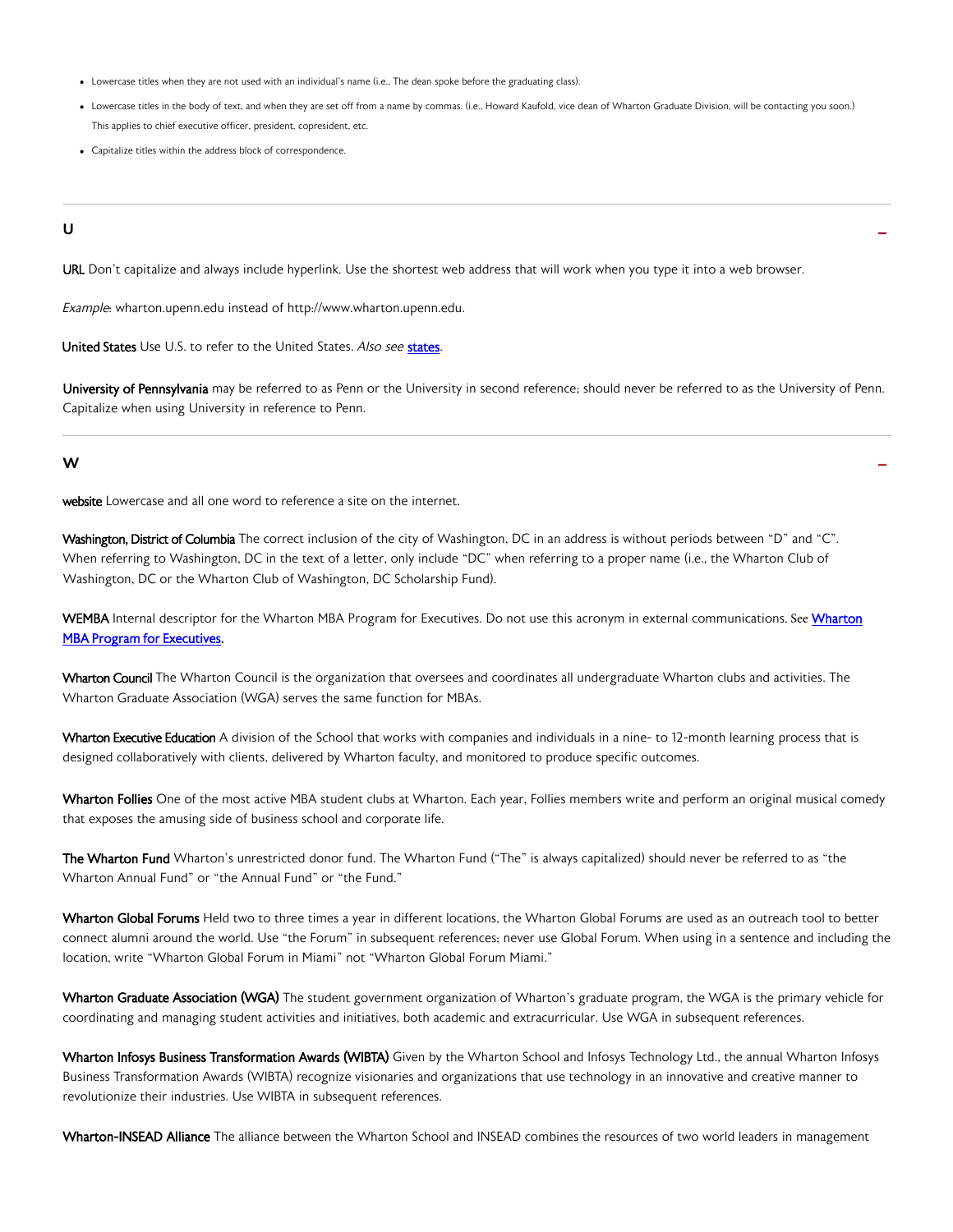<span id="page-16-0"></span>education to deliver top-quality business education to students and executives across four dedicated campuses: Wharton's U.S. campuses in Philadelphia and San Francisco, and those of INSEAD in Fontainebleau, France, and Singapore.

Wharton MBA Program Wharton's academic program offering a Master of Business Administration degree. You may use MBA in subsequent references. We do not use Master's or Master's degree to describe the program.

Wharton MBA Program for Executives A degree-granting MBA program equivalent to the full-time MBA program. The program is designed for middle- and upper-level managers who wish to continue their careers while advancing their management knowledge through the MBA program. You may use Executive MBA or MBA for Executives in subsequent references.

When we use the long name it should always read "MBA Program for Executives", not MBA for Executives Program. The idea is that we are the same MBA Program, then for Executives.

- Class references: Internally and externally, Wharton MBA Program for Executives graduates should be referred to by their graduating class year, WG'18, or as a member of the Class of 2018. This conventional reference holds more meaning and familiarity for external audiences than our internal designation of Class 42.
- Digital reference: H1 and H2 header tags will use the EMBA designation. Subsequent references will refer to the MBA Program for Executives.

Wharton Research Data Services (WRDS) A comprehensive web-based data management system that allows faculty and students to easily retrieve information from a wide variety of financial, economic, and marketing data sources.

Developed in 1993 to support faculty research at the Wharton School, the service has since evolved to include more than 200 prominent academic institutions and financial research organizations. Use WRDS in subsequent references.

Wharton San Francisco Formerly Wharton West. (Similarly, Wharton Philadelphia, formerly Wharton East.) The Wharton School's campus in San Francisco offers the MBA Program for Executives, Executive Education courses, and custom programs for companies, alumni programs, and conferences. San Francisco is always in italics. (We no longer include a vertical bar.)

Wharton School The name "the Wharton School" is used for the School and its administrative units. When representing the School, use the "The Wharton School of the University of Pennsylvania" or "The Wharton School, University of Pennsylvania" once in every communication.

May be referred to as Wharton or the School in second reference; should never be referred to as the "Wharton School of Business." If citing in text as "the Wharton School," never capitalize "the" unless this phrase begins the sentence

Example: "The Wharton School is pleased to present..." versus "Presented by the Wharton School, this program provides..."

### Also see [Wharton boilerplate.](https://app.frontify.com/d/EWFhKbT2J5mB/templates-tools#/templates/about-wharton-text)

Wharton Partnership The Wharton Partnership is the Wharton School's corporate relations program for fostering industry/academic collaboration. The Partnership engages with more than 200 corporations and foundations. Use "the Partnership" in subsequent references.

Wharton Digital Press Wharton's digital publishing program publishes ebooks and print books from 15,000 to 30,000 words in length.

Wharton Online Learning (Formerly Wharton Online) Wharton's online learning program offers free, Signature, and Verified courses and Specialization tracks via Coursera and other MOOC platforms. These courses are not for Wharton credit and are different from Lifelong Learning.

Wharton Women Wharton's MBA and undergraduate programs support student organizations that focus on the personal and career development of women in business. The name of the undergraduate club is "Wharton Women." The name of the MBA club is "Wharton Women in Business (WWIB)."

Whitney M. Young, Jr. Conference Through the Whitney M. Young, Jr. Memorial Conference, the African-American community at the Wharton School acknowledges and memorializes the contributions and ideals of Whitney M. Young, Jr., an educator, humanitarian, author, and civil rights leader.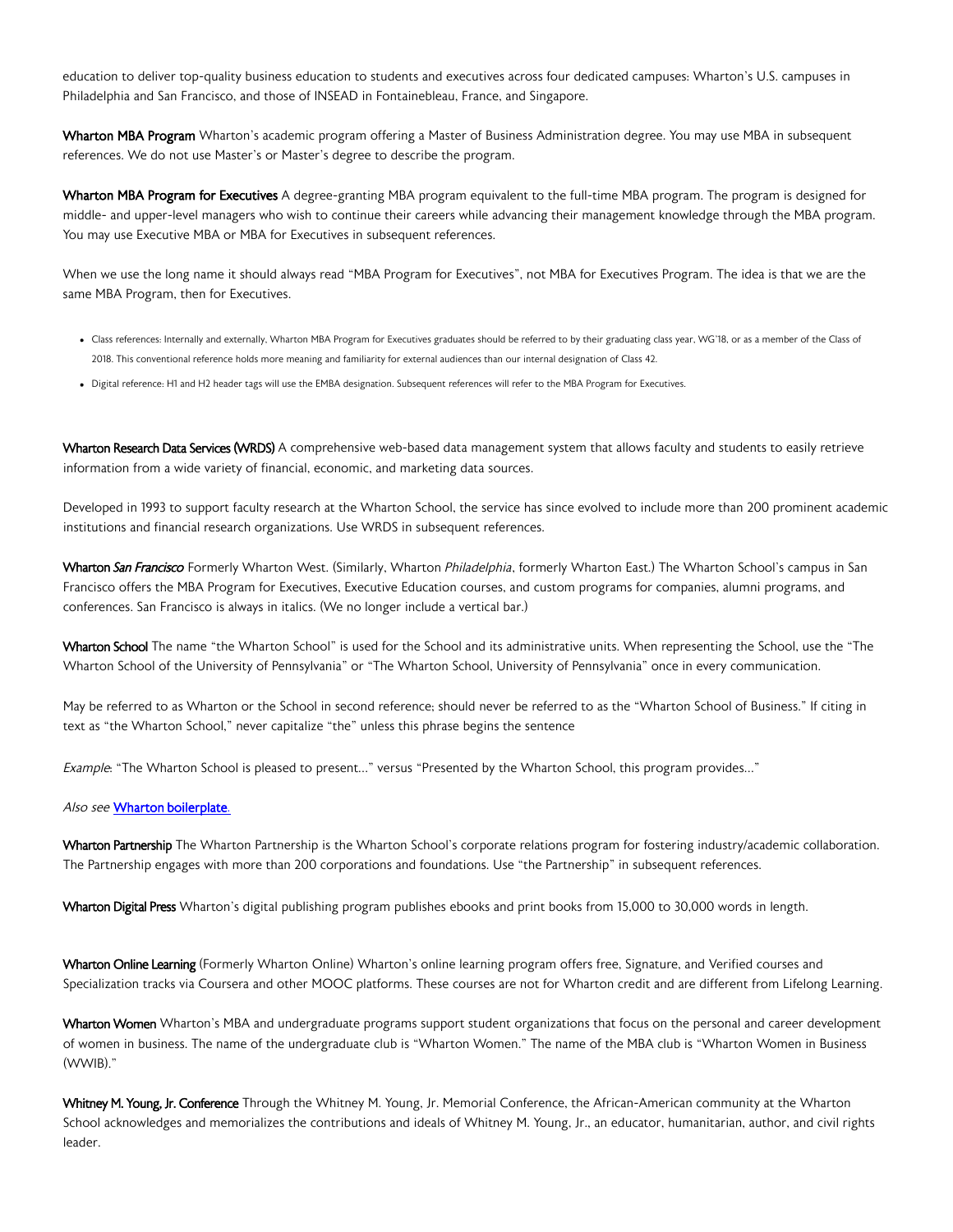### <span id="page-17-0"></span>Appendix

### Strictly Wharton Style

# ACADEMIC DEPARTMENTS **-**

- Accounting (ACCT)
- Business Economics and Public Policy (BEPP)
- Finance (FNCE)
- Health Care Management (HCMG)
- Legal Studies and Business Ethics (LGST)
- Management (MGMT)
- Marketing (MKTG)
- Operations, Information and Decisions (OID)
- Real Estate (REAL)
- Statistics (STAT)

# COMMON ACRONYMS **-**

- AMP Advanced Management Program
- BAS Bachelor of Applied Science
- BSEcon Bachelor of Science in Economics (Not to be confused with BSE: Bachelor of Science in Engineering)
- BEPP Business Economics and Public Policy
- EA External Affairs
- **E&I** Entrepreneurship and Innovation
- GCP Global Consulting Practicum
- GIP Global Immersion Program
- GMC Global Modular Course
- IS&B International Studies & Business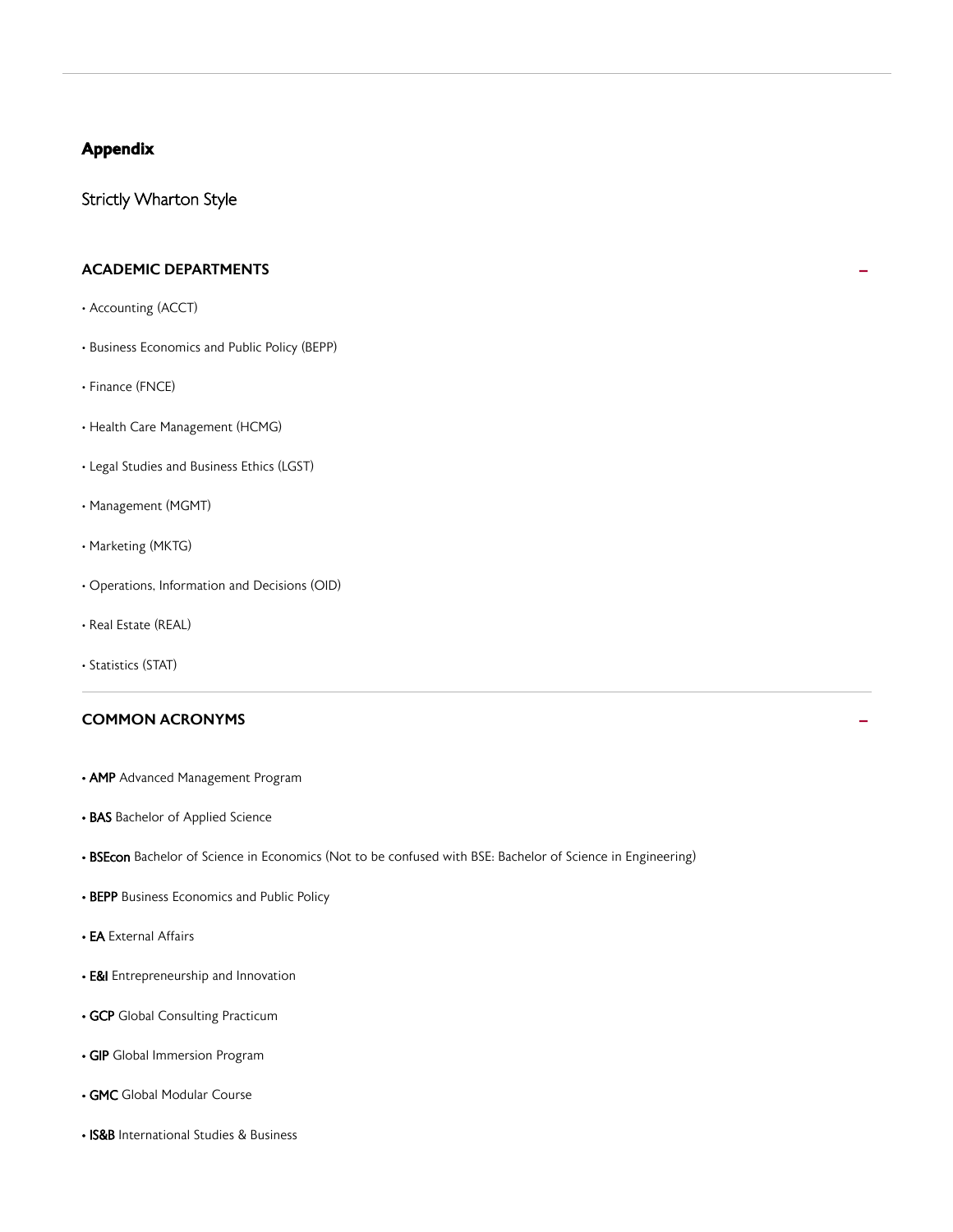- INSEAD Wharton INSEAD Alliance
- K@W Knowledge@Wharton
- KWHS Knowledge@Wharton High School
- M&T Management and Technology
- MOOC Massive Open Online Courses
- OID Operations, Information and Decisions Department
- PPI Public Policy Initiative
- PWC Penn Women's Center
- SIM Social Impact Management
- WCAI Wharton Customer Analytics Initiative
- WCIT Wharton Computing and Information Technology.
- WGA Wharton Graduate Association
- WHEA Wharton External Affairs
- WIBTA Wharton Infosys Business Transformation Awards
- WRDS Wharton Research Data Services
- WWIB Wharton Women in Business

### DONOR RECOGNITION SOCIETIES (PENN)

Benjamin Franklin Society Founded in 1955, the Benjamin Franklin Society is the University of Pennsylvania's leadership annual giving circle. Members of the Benjamin Franklin Society make a bold statement each year through their gifts of \$2,500 or more to The Wharton Fund. Do not use the abbreviation BFS in formal writing, but, internally, it is referred to as BFS. This is a University-wide annual giving recognition society, with Ambassador as its highest level at \$25,000 and above.

The Hattersley Society Recognition society for all alumni and friends who have provided for Wharton's future through life income, bequest and other estate and planned gifts. The Hattersley Society is the Wharton chapter of the Harrison Society, Penn's University-wide recognition program. Estate and planned gifts qualify for membership in both.

The Academy University-wide recognition society for donors who have provided lifetime gifts of \$1 million and above to Penn.

### DONOR RECOGNITION SOCIETIES (WHARTON-SPECIFIC)

- Dean's Circle Recognition level for donors to The Wharton Fund of \$100,000 and above.
- Anvil Society Recognition level for donors to The Wharton Fund of \$50,000-\$99,999.
- Joseph Wharton Society Recognition level for gifts to The Wharton Fund of \$25,000-\$49,999. Do not use the abbreviation JWS in formal writing, but, internally, it is referred to as JWS.
- Founder Recognition level for gifts to The Wharton Fund of \$10,000-\$24,999.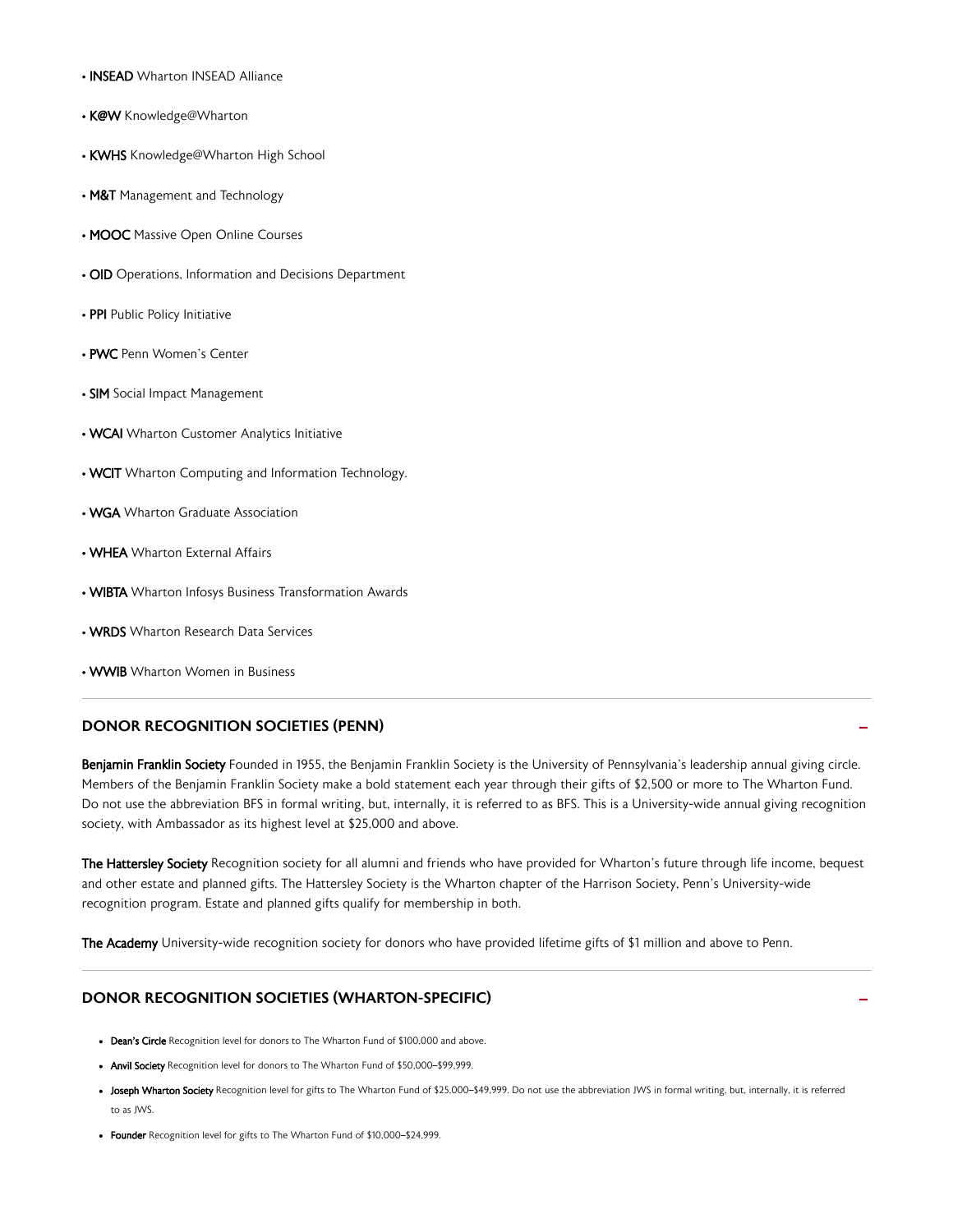- <span id="page-19-0"></span>• Fellow Recognition level for gifts to The Wharton Fund of \$5,000-\$9,999.
- Associate Recognition level for gifts to The Wharton Fund of \$2,500-\$4,999.
- Young Franklin Society Recognition level for gifts to The Wharton Fund of \$1,000-\$2,499 for classes up to the fifth year reunion.

### **INTERDISCIPLINARY PROGRAMS**

Huntsman Program in International Studies & Business

Jerome Fisher Program in Management & Technology

MBA/MA Lauder Joint Degree in International Studies Program

MBA in Health Care Management

Roy and Diana Vagelos Program in Life Sciences & Management

The Francis J. & Wm. Polk Carey JD/MBA Program

# $\blacksquare$ MBA MAJORS  $\blacksquare$

Accounting Actuarial Science Business Economics and Public Policy Entrepreneurial Management Environmental and Risk Management Finance Health Care Management Information: Strategy and Economics Insurance and Risk Management Management Marketing Marketing and Operations Management (Joint Major) Multinational Management Operations, Information and Decisions Organizational Effectiveness Real Estate **Statistics** Strategic Management

### **RESEARCH CENTERS AND INITIATIVES**

Alfred West Jr. Learning Lab

Boettner Center for Pensions and Retirement Research

Carol and Lawrence Zicklin Center for Business Ethics Research

Center for Health Management and Economics

Center for Human Resources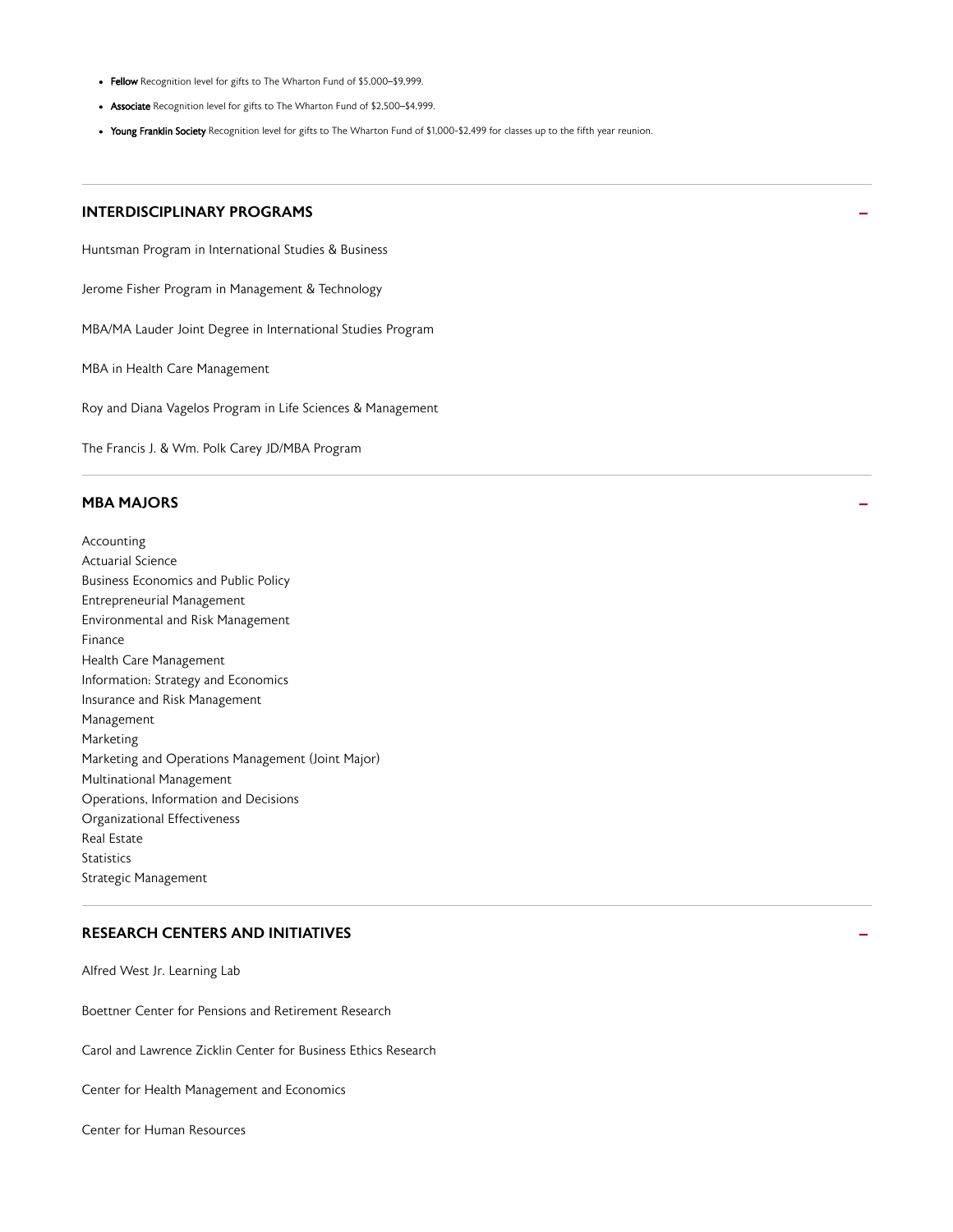| Center for Leadership and Change Management                              |
|--------------------------------------------------------------------------|
| Council on Employee Relations (formerly Labor Relations Council)         |
| <b>Financial Institutions Center</b>                                     |
| Fishman-Davidson Center for Service and Operations Management            |
| Initiative for Global Environmental Leadership (IGEL)                    |
| Jacobs Levy Equity Management Center for Quantitative Financial Research |
| Jay H. Baker Retailing Center                                            |
| Joseph H. Lauder Institute for Management & International Studies        |
| Leonard Davis Institute of Health Economics                              |
| Penn Wharton China Center                                                |
| Penn Wharton Public Policy Initiative                                    |
| Pension Research Council                                                 |
| Risk Management and Decision Processes Center                            |
| Rodney L. White Center for Financial Research                            |
| Samuel Zell and Robert Lurie Real Estate Center                          |
| SEI Center for Advanced Studies in Management                            |
| Wharton Social Impact Initiative (WSII)                                  |
| Sol C. Snider Entrepreneurial Research Center                            |
| Wharton Customer Analytics Initiative (WCAI)                             |
| Wharton Global Family Alliance                                           |
| Wharton-INSEAD Center for Global Research & Education                    |
| Wharton People Analytics Initiative                                      |
| Wharton Penn/Risk and Insurance Program                                  |
| Wharton Small Business Development Center                                |
| Wharton Sports Business Initiative                                       |
| William and Phyllis Mack Institute for Innovation Management             |

### THE WHARTON SCHOOL STATISTICS **SUMPLE THE WHARTON SCHOOL STATISTICS**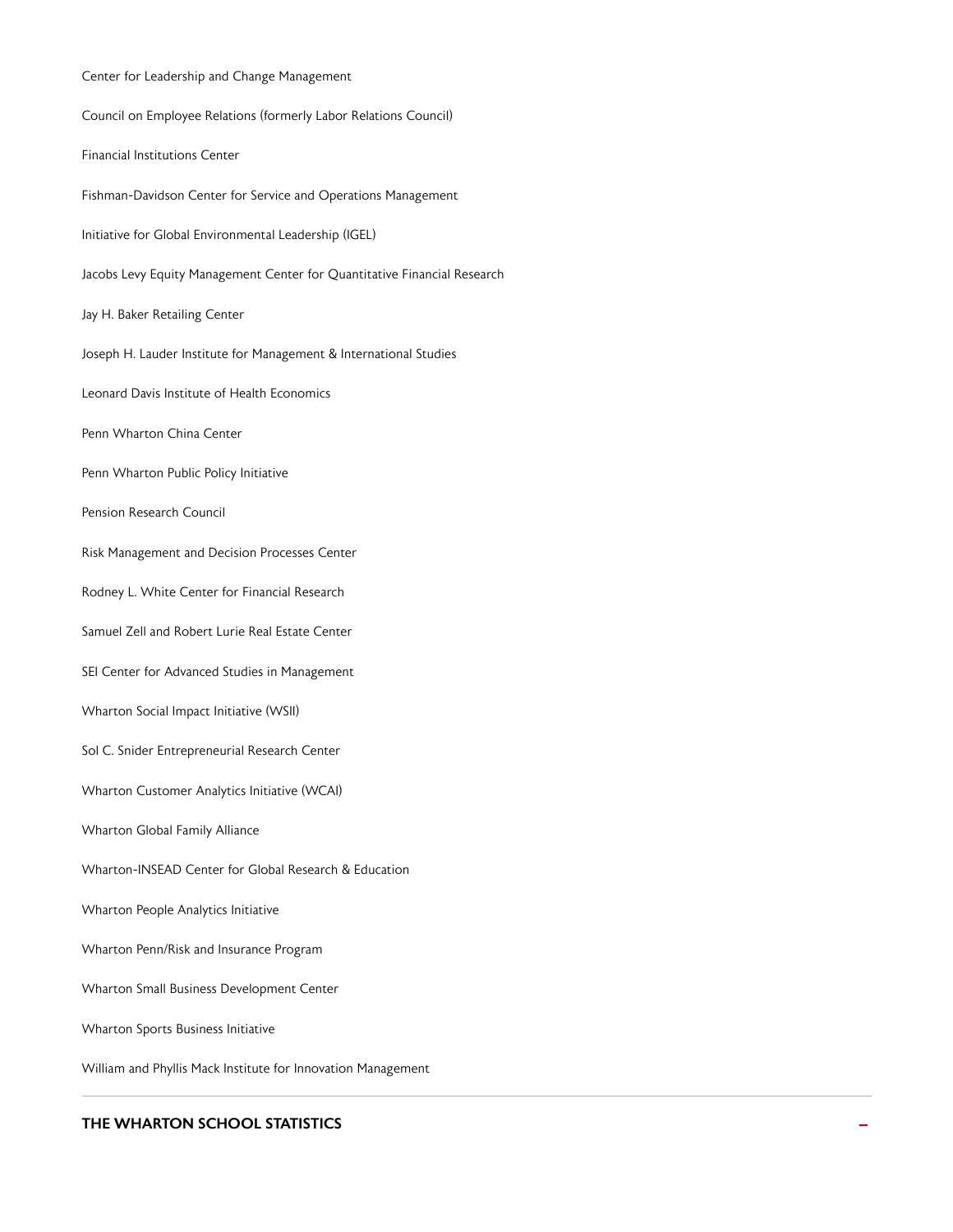#### <span id="page-21-0"></span>10 academic departments

95,000 alumni in 153 countries around the world

225+ standing and associate faculty members

20 research centers and initiatives

5,000 undergraduate, MBA, executive MBA, and doctoral students Nearly 9,200 annual participants in executive education programs

20+ undergraduate concentrations

18 MBA majors

200+ MBA electives and 15+ interdisciplinary programs

9 doctoral programs 1.8 million subscribers worldwide to Knowledge@Wharton

80+ alumni clubs that create local hubs within an expanding worldwide community.

### UNDERGRADUATE CONCENTRATIONS

Accounting Actuarial Science Behavioral Economics Business Economics & Public Policy Environmental Policy & Management Finance Global Analysis\* Health Care Management & Policy Insurance & Risk Management Legal Studies & Business Ethics\* Management Managing Electronic Commerce\* Marketing Marketing & Communication Marketing & Operations Management Operations, Information and Decisions Real Estate Retailing\* Social Impact and Responsibility\* **Statistics** 

\* Denotes a secondary concentration, meaning that students will also need to have another concentration.

### Word List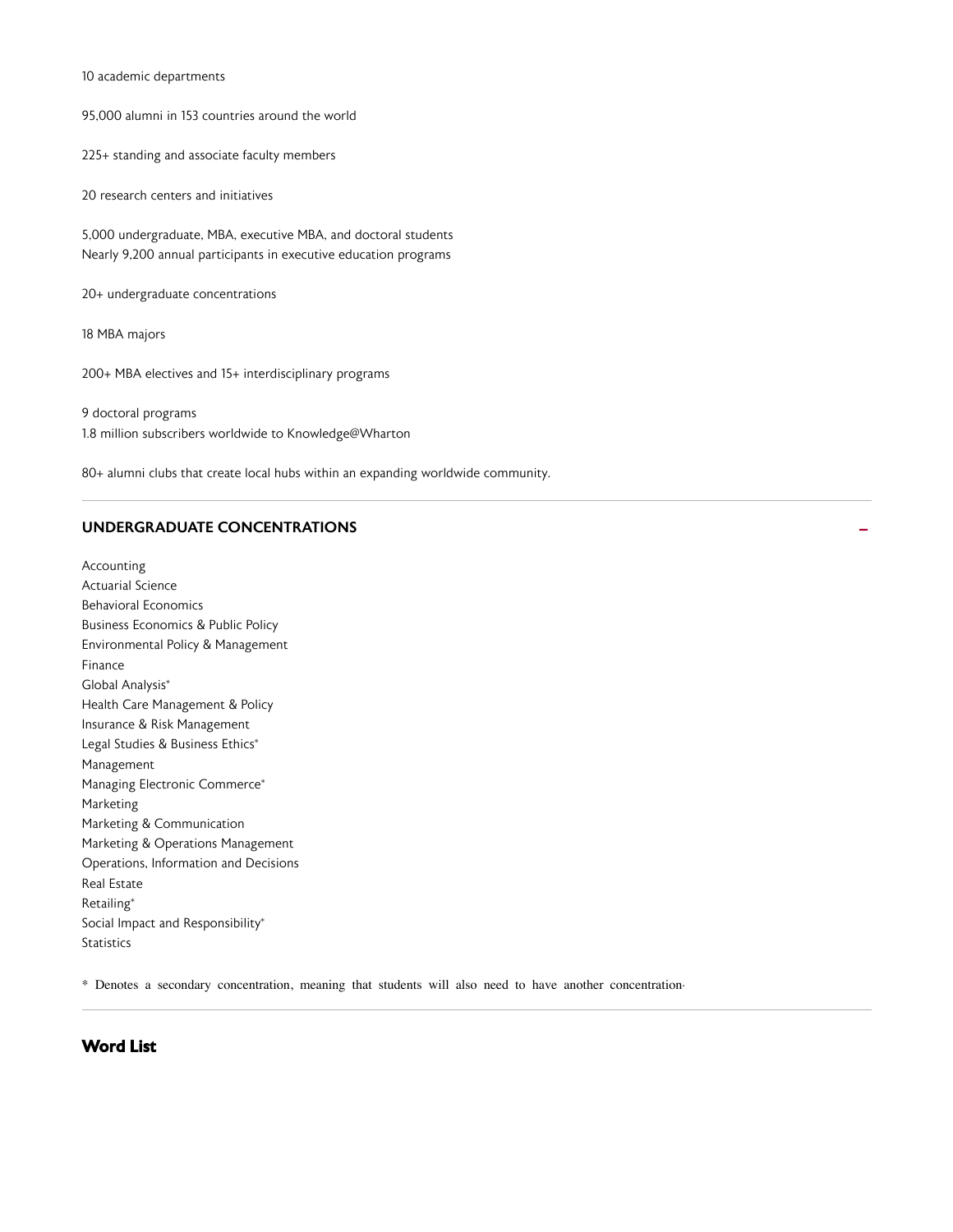- add-on (noun, adjective), add on (verb)
- back end (noun), back-end (adjective)
- beta
- checkbox
- child care
- coursework
- coworker
- database
- double-click
- drop-down (noun, adjective), drop down (verb)
- e-commerce (the industry)
- $e$  ePub
- email (never hyphenate, never capitalize unless it begins a sentence)
- emoji (singular and plural)
- front end (noun), front-end (adjective)
- fundraising
- geolocation
- hands-on
- hashtag
- health care
- homepage
- integrate
- internet (never capitalize unless it begins a sentence)
- login (noun, adjective), log in (verb)
- Like (the social media activity)
- long term, long-term (hyphenate only when used as a compound adjective)
- noncredit
- nonprofit
- nontraditional
- $\bullet$  OK
- online (never capitalize unless it begins a sentence)
- opt-in (noun, adjective), opt in (verb)
- pop-up (noun, adjective), pop up (verb)
- prerequisite
- pre-term
- signup (noun, adjective), sign up (verb)
- startup (noun, no hyphen)
- sync
- tweet, retweet
- username
- URL
- website
- WiFi